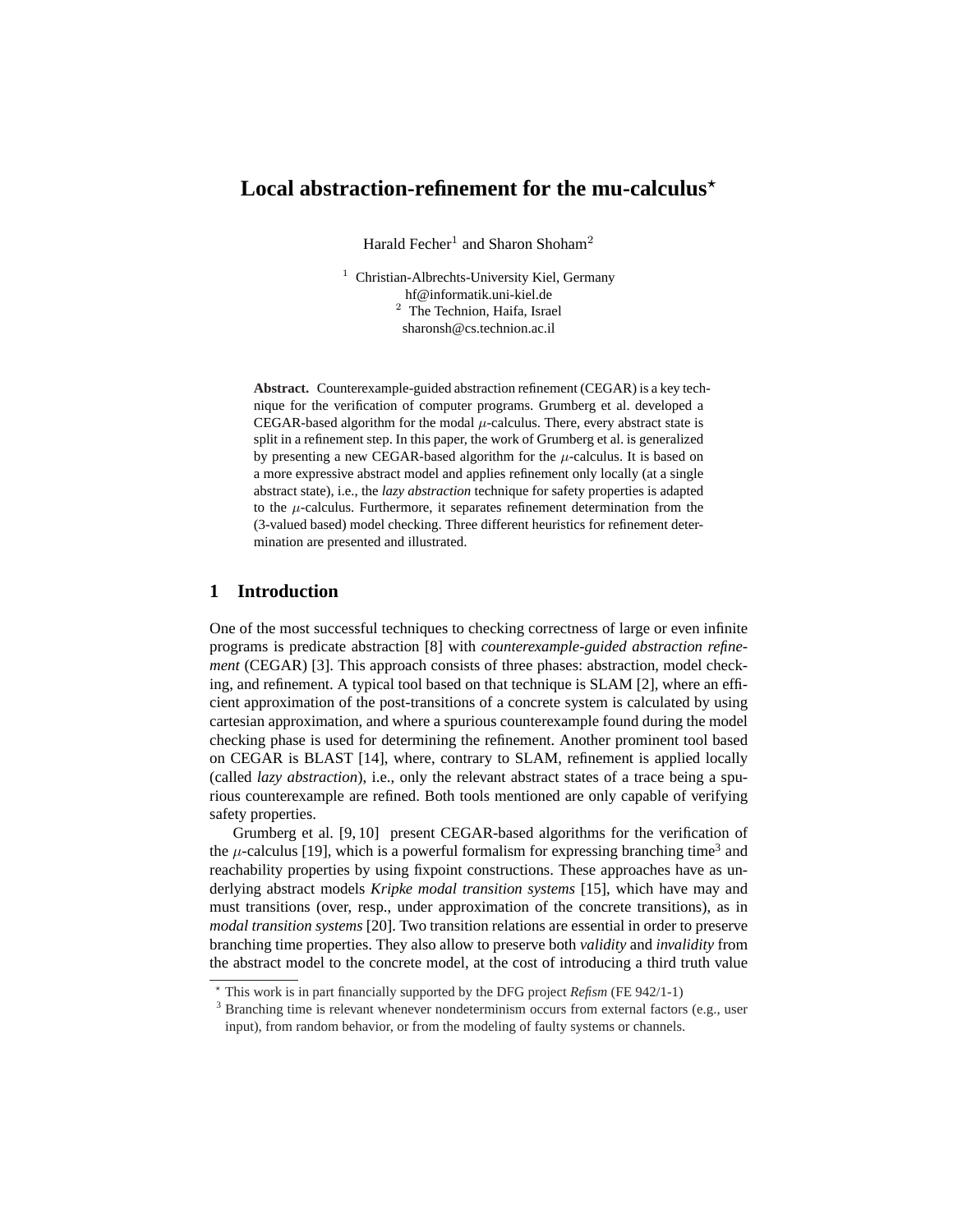*unknown*, which means that the truth value in the concrete model is unknown. This leads to a *3-valued semantics*. In this setting, refinement is no longer needed when the result is *invalid*, as in traditional CEGAR approaches. Instead, refinement is needed when the result is *unknown*. As such, the role of a counterexample as guiding the refinement is taken by some cause of the indefinite result.

In [9], a 3-valued satisfaction game is defined, where the Verifier tries to obtain validity, and the Falsifier tries to obtain invalidity. In order to win, a player must not use may transitions. The third truth value is captured by the possibility that none of the players wins. Furthermore, their model checking algorithm, which is a generalization of the parity game algorithm of Zielonka [27], determines an abstract state  $z$  and a predicate  $p$  such that the splitting of  $z$  with respect to  $p$  leads to less spurious behavior. This approach is generalized in [10] by making the approach independent from the Zielonka algorithm, i.e., allowing more efficient algorithms [18]. There, the model checking is performed via a reduction of the 3-valued satisfaction game into two games: one for validity and one for invalidity. The predicate determining the splitting is derived from the trace obtained after playing the *non-losing* strategies of the players in these games against each other. In both approaches, every configuration (abstract states combined with subproperties) where the (in)validity is not yet shown is split, i.e., only a weak form of *lazy abstraction* is made.

*Contribution.* A new CEGAR-based model checking algorithm for the  $\mu$ -calculus is presented. This algorithm improves the approaches of [9, 10] in the following way:

- **–** A more expressive underlying abstract model is used, namely *generalized Kripke modal transition systems* [25], where must hypertransitions, as in *disjunctive modal transition systems* [21], are used, i.e., a must transition points to a set of states rather than to a singleton. Consequently, a smoother refinement determination can be obtained [25] and more properties can in principle be shown [6].
- **–** A stronger notion of *lazy abstraction* is used: only a single abstract state is split. Even better, some but not all configurations having the same underlying abstract state are split. Thus the state space remains smaller and verification is sped up.
- **–** The algorithm provides a separation of the refinement determination from the model checking. This is done by providing a structure that encodes all possible causes for the indefinite result. On this structure, heuristics for determining the local refinement step can be defined. In particular, three different heuristics are presented and illustrated. The most promising one can only be defined in a local refinement setting.

*Further related work.* A CEGAR-approach to branching time properties is given in [23], where, contrary to our approach, only the transition relation is under, resp., over approximated (the state space remains equal). In [12], the techniques used in SLAM are generalized to branching time properties, where the underlying abstract model is equivalent to Kripke modal transition systems. A CEGAR-approach for the more general alternating  $\mu$ -calculus is given in [1], which is a generalization of [5]. In [1] the underlying abstract model has must as well as may hypertransitions. Refinement is made globally (not locally) and the refinement determination depends on the model checking algorithm, i.e., no separation is used. Must and may hypertransitions are also used in [7], where finite-state abstractions can be computed (for any  $\mu$ -calculus formula) by a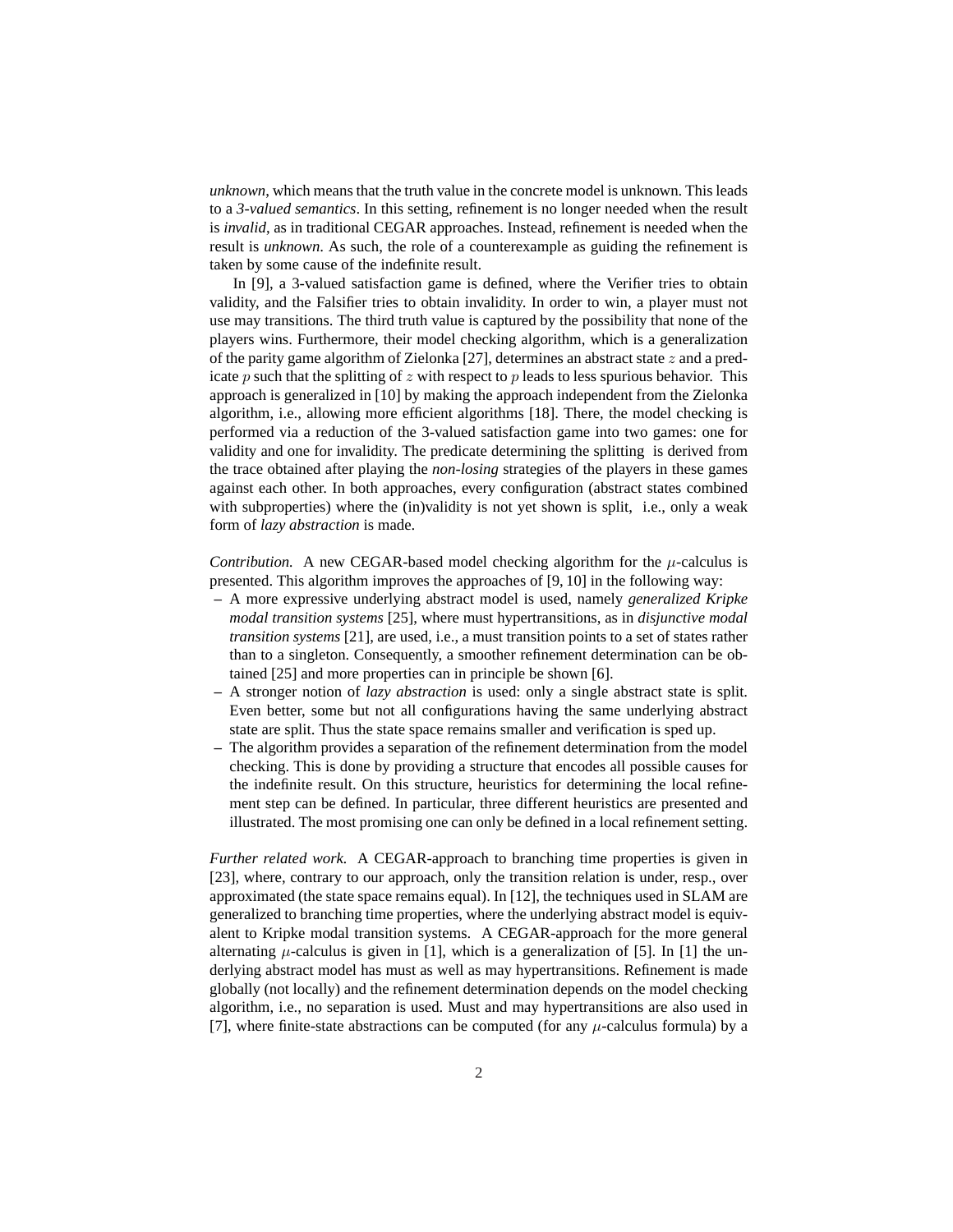

**Fig. 1.** A  $\mu$ -calculus formula ( $\alpha$ ) in terms of automata (see Section 3.3), and a system ( $\beta$ ).  $\alpha$ ): The property at the initial state  $q_0$  holds if (i) there is a transition such that  $\ell = 1$  holds on every possible path or (ii) there is a transition such that  $q_0$  holds again (consequently, if there is an infinite path then  $q_0$  holds).  $\beta$ : The range of  $\ell$  is  $\{0, 1\}$  and of x is IN, both initialized with 0. The actions of the transitions can be executed, including the modification of  $\ell$ , whenever the guard, depicted in rectangular brackets, is valid. When the guard is  $true$ , it is simply omitted.

generalization of predicate abstraction. No CEGAR-based algorithm is presented there. In [24] a different kind of may hypertransitions is used in order to improve precision for non-partitioning abstraction functions. Our approach does not need these may hypertransitions for precision, since our abstraction function locally corresponds to partitions. In [11] the techniques of testing and verification interact with each other, improving the refinement heuristic. Similar improvements can be obtained by using 3-valued abstract models, which we do.

*Outline.* The new CEGAR-based algorithm is illustrated by an example in Section 2, made precise in Section 4, and is improved in Section 6. Section 3 presents the underlying concrete/abstract models, game structures, and the  $\mu$ -calculus in terms of alternating tree automata. The heuristics for refinement determination are developed in Section 5 and Section 7 concludes the paper. An appendix contains pseudo codes of less important procedures as well as proof sketches, both at the discretion of referees.

### **2 Example**

Our model checking algorithm is illustrated by checking the  $\mu$ -calculus formula, presented via an automaton description in Figure 1  $(\alpha)$ , at the system depicted in Figure 1  $(\beta)$ . Note that both the formula and the system are used for illustration purposes and do not claim practical relevance.

The model checking is based on a configuration structure, where each configuration consists of a subproperty and a (possibly abstract) state of the system. The outgoing transitions of a configuration define 'subgoals' for determining the value (valid, invalid or unknown) of the subproperty in the (abstract) state of the system. Subproperties are given by the automaton states. The first configuration structure is obtained by combining all subproperties (automaton states) with the single abstract-state true, which abstracts any concrete system-state. In addition, the transition relation of the system is overapproximated by a may transition from true to itself. No must transition (underapproximation) is used in the initial abstraction. The obtained configuration structure is presented in Figure 2 (a). May and must transitions leave  $\diamond$ - or  $\Box$ -configurations and the other transitions, which imitate the automaton transitions, are called *junction transitions*.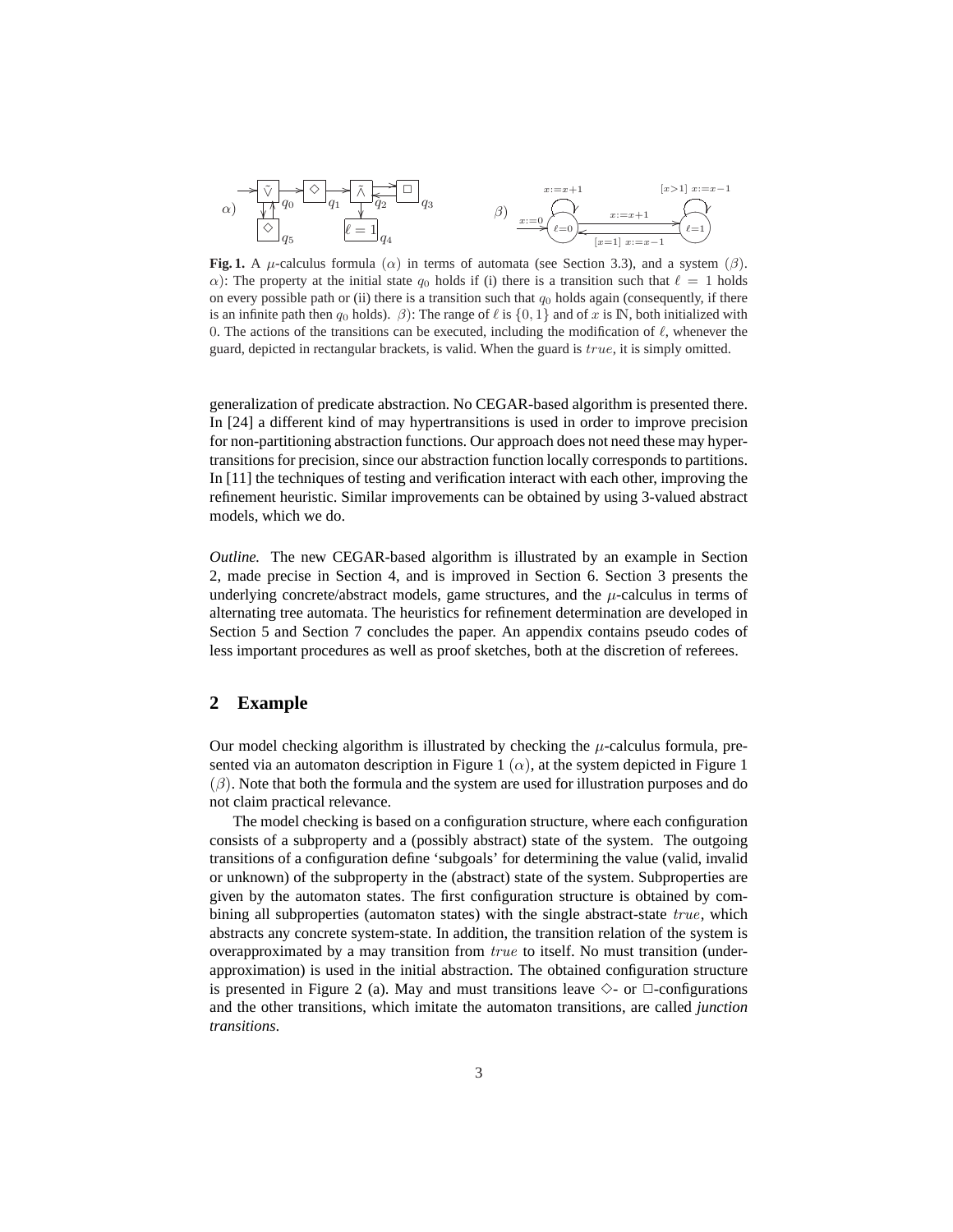

**Fig. 2.** Example of a property check via local refinement. May transitions are depicted as dashed arrows and must, as well as junction, transitions as solid arrows

In general, the algorithm iterates four phases: (in)validity determination, simplification of the configuration structure, refinement determination by some heuristic, and local refinement. The validity of the configurations is determined via a parity game algorithm, where the Verifier can only use must and junction transitions, whereas the Falsifier can additionally use may transitions. The valid configurations become labeled with tt. Thereafter, the same is done via an invalidity check where the Falsifier can only use must and junction transitions, whereas the Verifier can additionally use may transitions. The invalid configurations become labeled with ff. No validity or invalidity can be determined in (a). As a result no simplification is possible in this case. The unknown values in (a) result from four possible causes. One is the configuration (true,  $\ell = 1$ ), where the validity of the predicate  $\ell = 1$  in the state true is unknown, thus neither the Verifier nor the Falsifier can win. The others are the three may transitions in the configuration structure, which result from the may transition from the true state to itself. For example, the fact that the may transition from  $(true, \diamond)$  to  $(true, \vee)$  is not a must transition prevents the Verifier from winning the validity game, and on the other hand, its existence interferes with the winning of the Falsifier in the invalidity game. These causes represent all the possible causes for an indefinite result. Consequently, in order to refine the system, a heuristic determines either (i) a configuration where the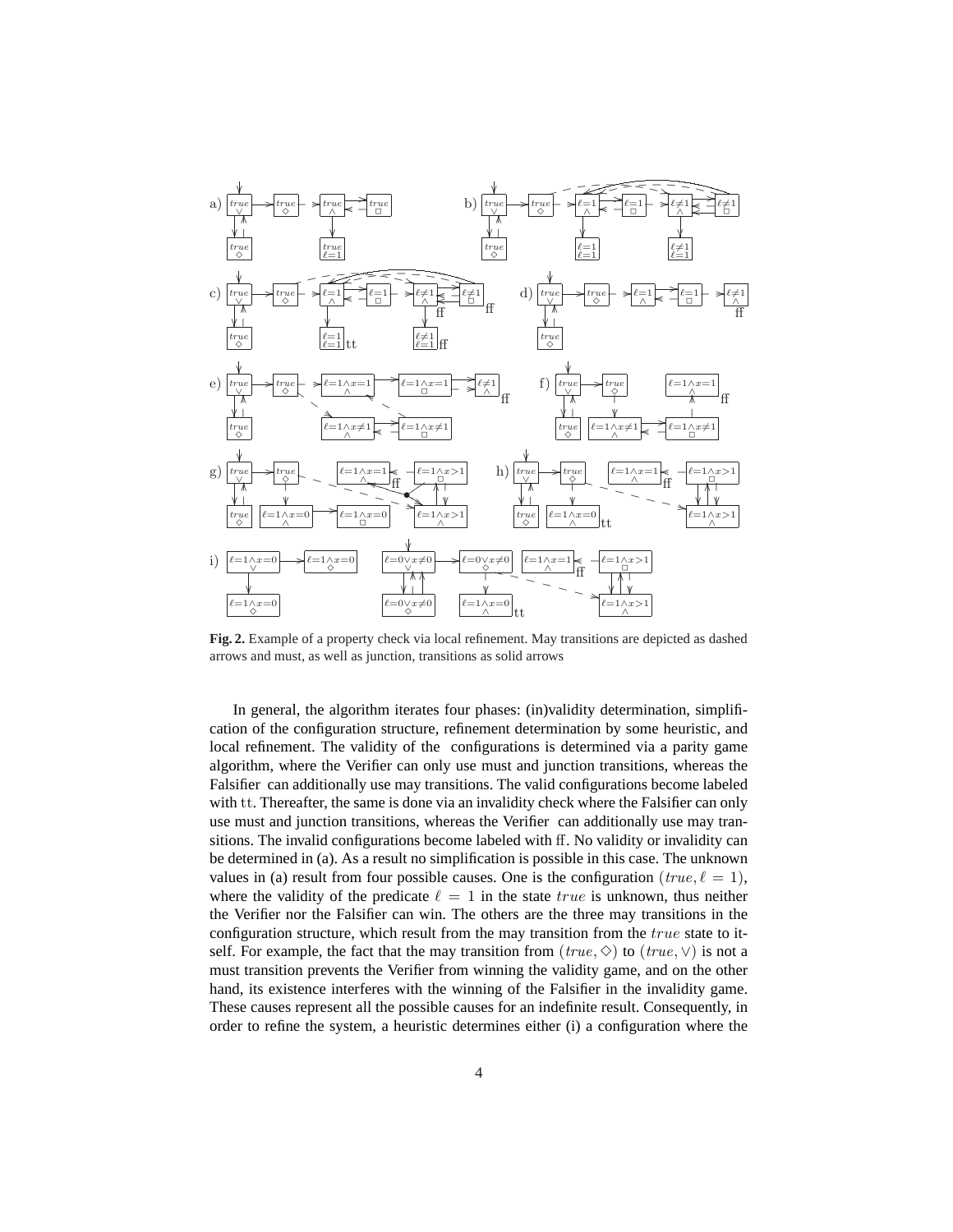property is a predicate and the validity is unknown or (ii) a may transition for which no corresponding must transition exists.

Assuming the heuristic yields the configuration (true,  $\ell = 1$ ), whose validity is unknown, then all configurations forwardly/backwardly reachable from  $(true, \ell = 1)$ via junction transitions are split by the predicate  $\ell = 1$  during the local refinement phase. The may and must (hyper)transitions incoming and leaving the new configurations are recalculated via suitable satisfiability checks solved by a theorem prover. As in [25], a may transition from an abstract state  $z_1$  to another  $z_2$  exists iff there is a transition from a concrete state abstracted by  $z_1$  to a concrete state abstracted by  $z_2$ . A must (hyper)transition from  $z_1$  to a set of abstract states  $Z$  exists iff every concrete state abstracted by  $z_1$  has a transition with a target that is abstracted by an element from Z. Thereby, (b) is obtained. Note that we do not split the state true in all the configurations. Instead, it is split only in the configurations forwardly/backwardly reachable from  $(true, \ell = 1)$  via junction transitions. This makes our abstraction *lazy*.

The next iteration starts from (b). After making the (in)validity-determinations as described before, we obtain (c). Unlike the initial configuration structure, in this case, some of the configurations are determined as (in)valid. Thereafter, configurations and transitions having no further influence on the (in)validity-determinations, are removed in the simplification phase, yielding (d). For example, the junction transition from ( $\ell =$ 1,  $\wedge$ ) to ( $\ell = 1, \ell = 1$ ) along with the target configuration, which is labeled tt, are removed, since knowing that one conjunct has value tt, makes the value of  $\land$  depend on the value of the other conjunct. The algorithm continues with the simplified structure. Assuming the heuristic determines the may transition pointing to ( $\ell \neq 1, \wedge$ ), then the source (and all configurations connected to it via junction transitions) are split by the weakest precondition to reach  $\ell \neq 1$  in the concrete system, which is  $\ell = 0 \vee x = 1$ . Thus we obtain (e). Proceeding with (in)validity-determinations and simplifications, we obtain (f). Assuming the heuristic yields the may transition into  $(\ell = 1 \land x \neq 1, \land)$ , then the source (and all configurations connected to it via junction transitions) are split by the weakest precondition to reach  $\ell = 1 \wedge x \neq 1$  in the concrete system, which is ( $\ell =$  $0 \wedge x \neq 0$ )  $\vee (\ell = 1 \wedge x > 1)$ . Thus we obtain (g), where a must hypertransition arises. Proceeding with (in)validity-determinations and simplifications, we obtain (h), where the hypertransition becomes a singleton-targeted one. Assuming the heuristic yields the may transition into (true,  $\vee$ ), then the source (and all configurations connected to it via junction transitions) are split by the weakest precondition to reach true, which is  $\ell = 0 \vee x \neq 0$ . Thus we obtain (i), where the initial configuration is also recalculated. Now the initial configuration becomes valid and thus the property is verified.

### **3 Preliminaries**

Throughout,  $\mathbb{P}(B)$  denotes the power set of a set B. Functional composition is denoted by  $\circ$ . Given a relation  $\rho \subseteq B \times D$  with subsets  $X \subseteq B$  and  $Y \subseteq D$  we write  $X.\rho$ for  $\{d \in D \mid \exists b \in X : (b, d) \in \rho\}$  and  $\rho.Y$  for  $\{b \in B \mid \exists d \in Y : (b, d) \in \rho\}.$ The projection to the *i*-th coordinate is denoted by  $\pi_i$ . Let  $\text{map}(f, \Phi)$  be the sequence obtained from the sequence  $\Phi$  by applying function f to all elements of  $\Phi$  pointwise.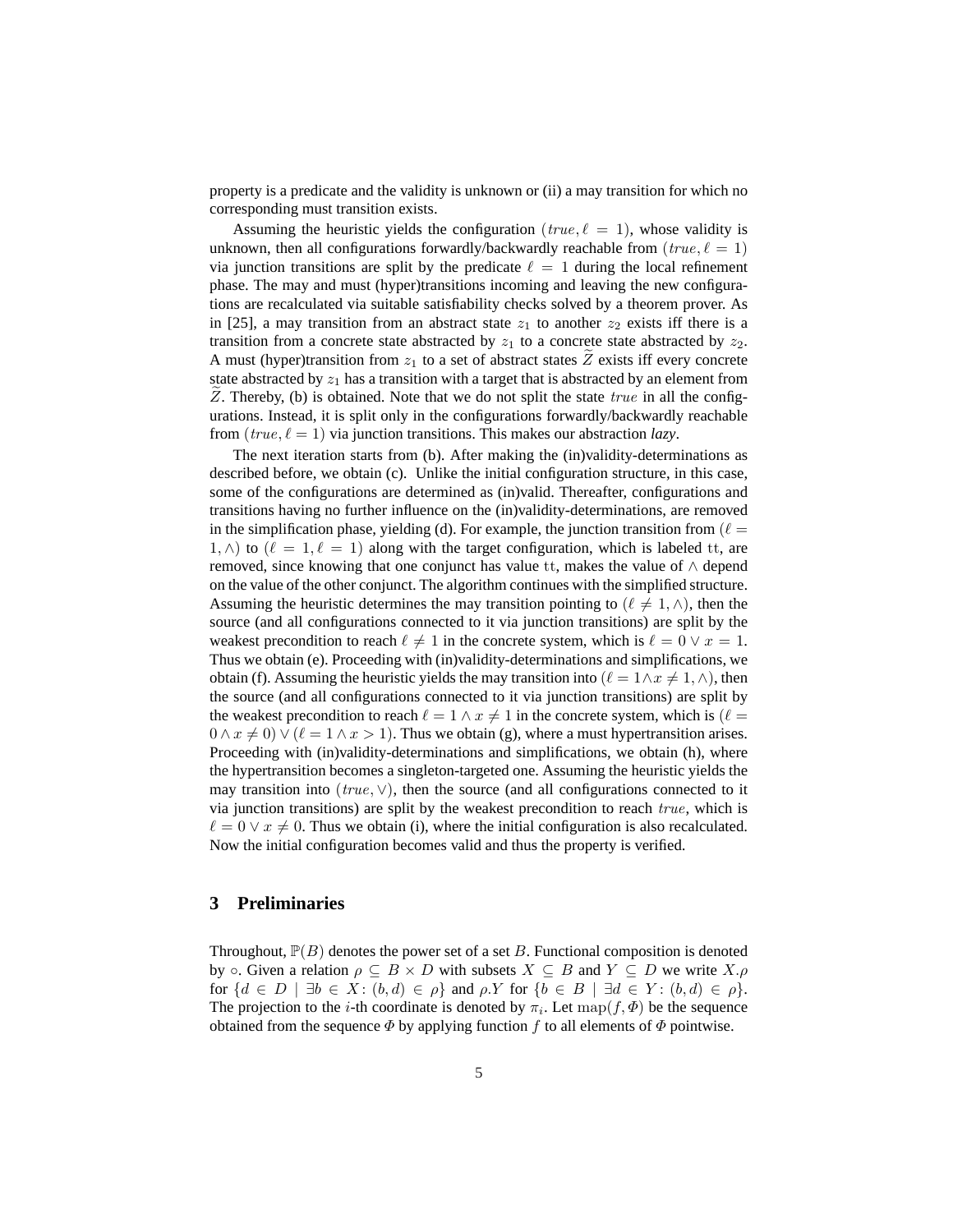#### **3.1 System**

Without loss of generality, we will not consider action labels on models in this paper. A *rooted transition system*  $T = (S, s^i, \rightarrow, \mathcal{L})$  consists of a (possibly infinite) set S of states, an initial state  $s^i$  ∈ S, a transition relation  $\rightarrow \subseteq S \times S$ , and a *predicate language*  $\mathcal{L}$ , which is a set of predicates that are interpreted over the states in S (i.e., each predicate  $p \in \mathcal{L}$  denotes a set  $[p] \subseteq S$  of states), such that the following three conditions are satisfied. (i) There exists  $p^i \in \mathcal{L}$  with  $[[p^i]] = \{s^i\}$ . (ii) The boolean closure of L, denoted by  $\overline{L}$ , is a decidable theory (i.e., satisfiability is decidable). (iii)  $\mathcal L$  is effectively closed under exact predecessor operations; that is, for every formula  $\psi$  in  $\overline{\mathcal{L}}$  we can compute the boolean combination pre( $\psi$ ) of predicates from  $\mathcal{L}$  such that  $[\text{pre}(\psi)]=\rightarrow \mathbb{I}[\psi]$ . In the following we assume a fixed rooted transition system  $T = (S, s^i, \rightarrow, \mathcal{L}).$ 

#### **3.2 Strong-weak-parity-game**

Here, three valued parity games having under/over approximated transitions are presented. These games will be used to encode the satisfaction of a property in a system. They are a generalization of the three-valued parity games of [10].

**Definition 1.** *A* strong-weak-parity-game  $G = (C, C_1, C_2, c^i, R^-, R^+, \theta, \omega)$  has

- $−$  *a set of game states*  $C$  *divided (not necessarily completely) by two players;*  $C_1 ⊆ C$ *for Player 1 and*  $C_2 \subseteq C \setminus C_1$  *for Player 2,*
- $-$  *an initial game state*  $c^i \in C$ *,*
- **–** *a set of strong and a set of weak game transitions* R<sup>−</sup>, R<sup>+</sup> ⊆ C × C*,*
- $a$  parity function  $\theta : C \to \mathbb{N}$  with finite image, and
- $− a$  *validity function*  $\omega$  :  $C \rightarrow \{ \text{tt}, \text{ff}, \perp \}$ *, into the values true, false, and unknown.*

The source (target) of a transition t in G is denoted by  $\text{sort}(t)$ , resp.  $\text{tar}(t)$ .

- **Definition 2. –** *Finite validity plays for strong-weak-parity-game* G *have the rules and winning conditions as stated in Table 1. An infinite play* Φ *is a* win *for Player 1 iff* sup( $map(\theta, \Phi)$ ) *is even; otherwise it is won by Player 2.*
- **–** *Finite invalidity plays for* G *have the rules and winning conditions as stated in Table 2. An infinite play*  $\Phi$  *is a win for Player 2 iff* sup $(\text{map}(\theta, \Phi))$  *is odd; otherwise it is won by Player 1.*
- $− G$  is valid (is invalid) in  $c \in C$  *iff Player 1 (resp. Player 2) has a strategy for the corresponding validity (resp. invalidity) game such that Player 1 (resp. Player 2) wins all validity (resp. invalidity) plays started at* c *with her strategy.* G is valid *(*is invalid) *iff*  $G$  is valid (resp. is invalid) in  $c^i$ .

*Remark 1.* The validity, as well as the invalidity, game obviously corresponds to a parity game. Therefore, decidability of validity, resp. invalidity, is in UP  $\cap$  coUP [17].

**Proposition 1.** *Validation over strong-weak-parity-game is 3-valued (not 4-valued), i.e., a strong-weak-parity-game is either valid, invalid, or neither of them.*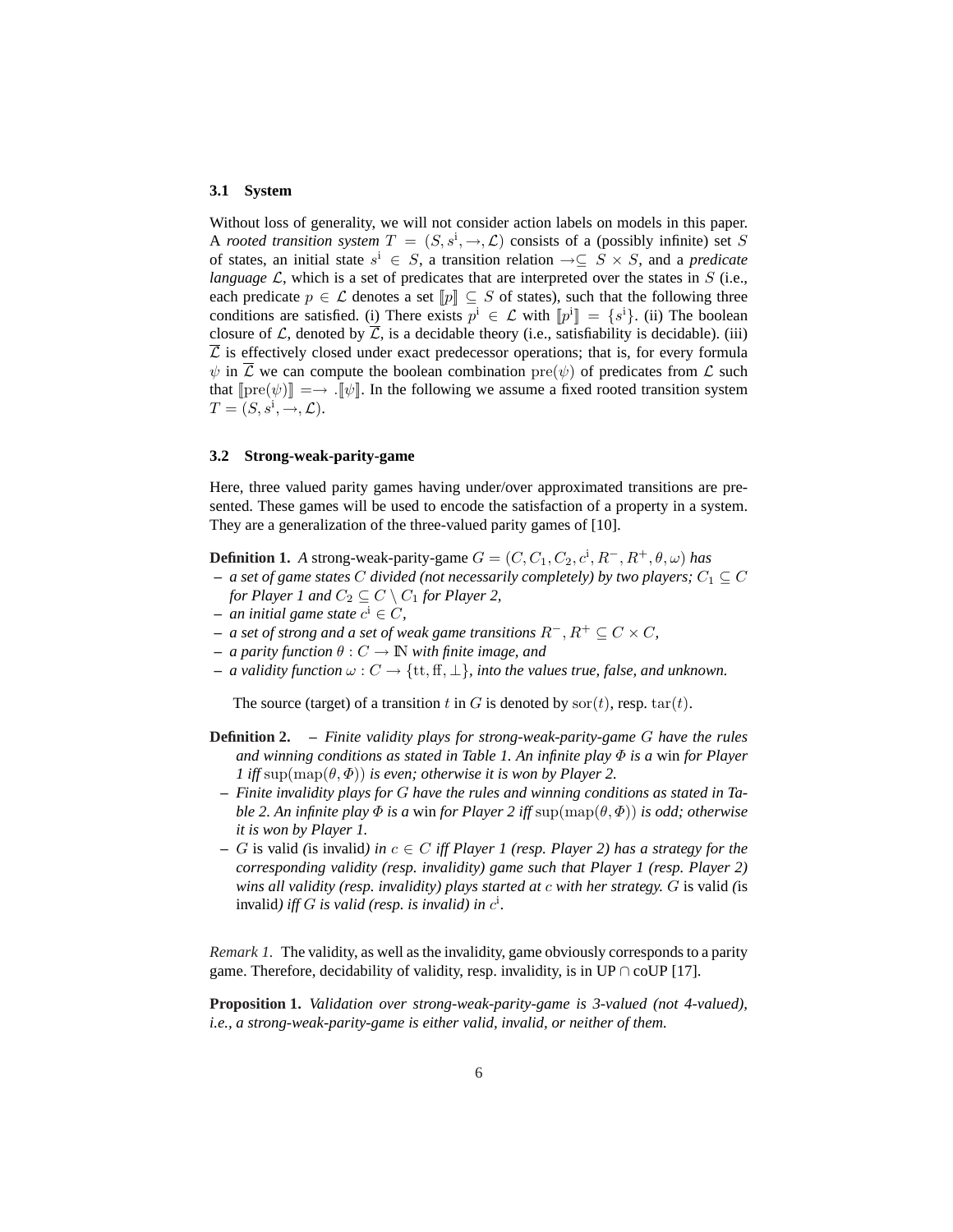$\omega(c) \neq \bot \vee c \notin C_1 \cup C_2$ : Player 1 wins iff  $\omega(c) = \text{tt}$  $c \in C_1 \wedge \omega(c) = \bot$ : Player 1 picks as next configuration  $c' \in \{c\} \cdot R^-$ ;  $c \in C_2 \wedge \omega(c) = \bot$ : Player 2 picks as next configuration  $c' \in \{c\} \cdot (R^- \cup R^+)$ ;

Table 1. Moves of validity game at game state c, specified through a case analysis. If a Player is unable to move at his turn, the other Player wins. Validity plays are sequences of game-states generated thus

 $\omega(c) \neq \perp \vee c \notin C_1 \cup C_2$ : Player 2 wins iff  $\omega(c) = f$  $c \in C_1 \wedge \omega(c) = \bot$ : Player 1 picks as next configuration  $c' \in \{c\} \cdot (R^- \cup R^+)$ ;  $c \in C_2 \wedge \omega(c) = \bot$ : Player 2 picks as next configuration  $c' \in \{c\} \cdot R^-$ ;

Table 2. Moves of invalidity game at game state c, specified through a case analysis. If a Player is unable to move at his turn, the other Player wins. Invalidity plays are sequences of game-states generated thus

**Definition 3.** *A strong-weak-parity-game* G *is* simplified *if (i) it is valid or invalid in*  $c \in C$  *iff*  $\omega(c) \neq \bot$  *and (ii) there are no transitions (a) leaving (in)valid game-states, (b) leaving game-states from* C<sup>1</sup> *and point to invalid ones, or (c) leaving game-states from*  $C_2$  *and point to valid ones, i.e.,*  $\forall t \in R^+ \cup R^- : \omega(\text{sort}(t)) = \bot \wedge (\text{sort}(t) \in C_1 \Rightarrow$  $\omega(\text{tar}(t)) \neq \text{ff}) \wedge (\text{sor}(t) \in C_2 \Rightarrow \omega(\text{tar}(t)) \neq \text{tt}).$ 

Intuitively,  $G$  is simplified if the validity function encodes correctly all the (in)valid game-states, and in addition, only transitions that "explain" an unknown value exist.

**Theorem 1.** *For any strong-weak-parity-game* G *there is an equivalent simplified one*  $G'$  in the sense that  $C = C'$  and for all  $c \in C$  we have: G is valid (is invalid) in c *iff* G' is valid (resp. is invalid) in c. Moreover, the algorithm from Table 3 calculates a  $corresponding G'.$ 

#### **3.3 Property language**

We will present the modal  $\mu$ -calculus [19] in its equivalent form of automata [26].

**Definition 4 (Tree automata).** An alternating tree automaton  $A = (Q, q^i, \delta, \Theta)$  has  $−$  *a finite, nonempty set of states*  $(q ∈)Q$  *with the initial element*  $q^i ∈ Q$ 

- **–** *a transition relation* δ *mapping automaton states to one of the following forms, where* q,  $q_1$ ,  $q_2$  *are automaton states and*  $p \in \mathcal{L}$ :  $p | q | q_1 \tilde{\wedge} q_2 | q_1 \tilde{\vee} q_2 | \tilde{\vee} q | \square q$
- $−$  *an acceptance condition*  $Θ$  :  $Q$   $→$  **N** *with finite image.*

An alternating tree automaton is depicted in Figure 1  $(\alpha)$ , where all automatonstates have acceptance value 0. In the following, we assume a fixed alternating tree automaton  $A = (Q, q^i, \delta, \Theta)$ . Set  $Q_{\text{qua}}$  consists of those automaton-states of the form  $\Diamond$  or  $\Box$ , i.e.,  $Q_{\text{qua}} = \{q \in Q \mid \exists q' : \delta(q) \in \{\Diamond q', \Box q'\}\}\.$  The successor state of  $q \in Q_{\text{qua}}$  is denoted by  $\text{succ}(q)$ , i.e.,  $\text{succ}(q) = q'$  if  $\delta(q) \in {\{\heartsuit q', \Box q'\}}$ . Furthermore,  $Q_1 = \{q \in Q \mid \delta(q) \in \bigcup_{q_1,q_2 \in Q} \{q_1,q_1 \tilde{\vee} q_2, \diamond q_1\} \}$  denotes the automaton-states under control of Player 1 and  $Q_2 = \{q \in Q \mid \delta(q) \in \bigcup_{q_1,q_2 \in Q} \{q_1 \tilde{\wedge} q_2, \Box q_1\} \}$  those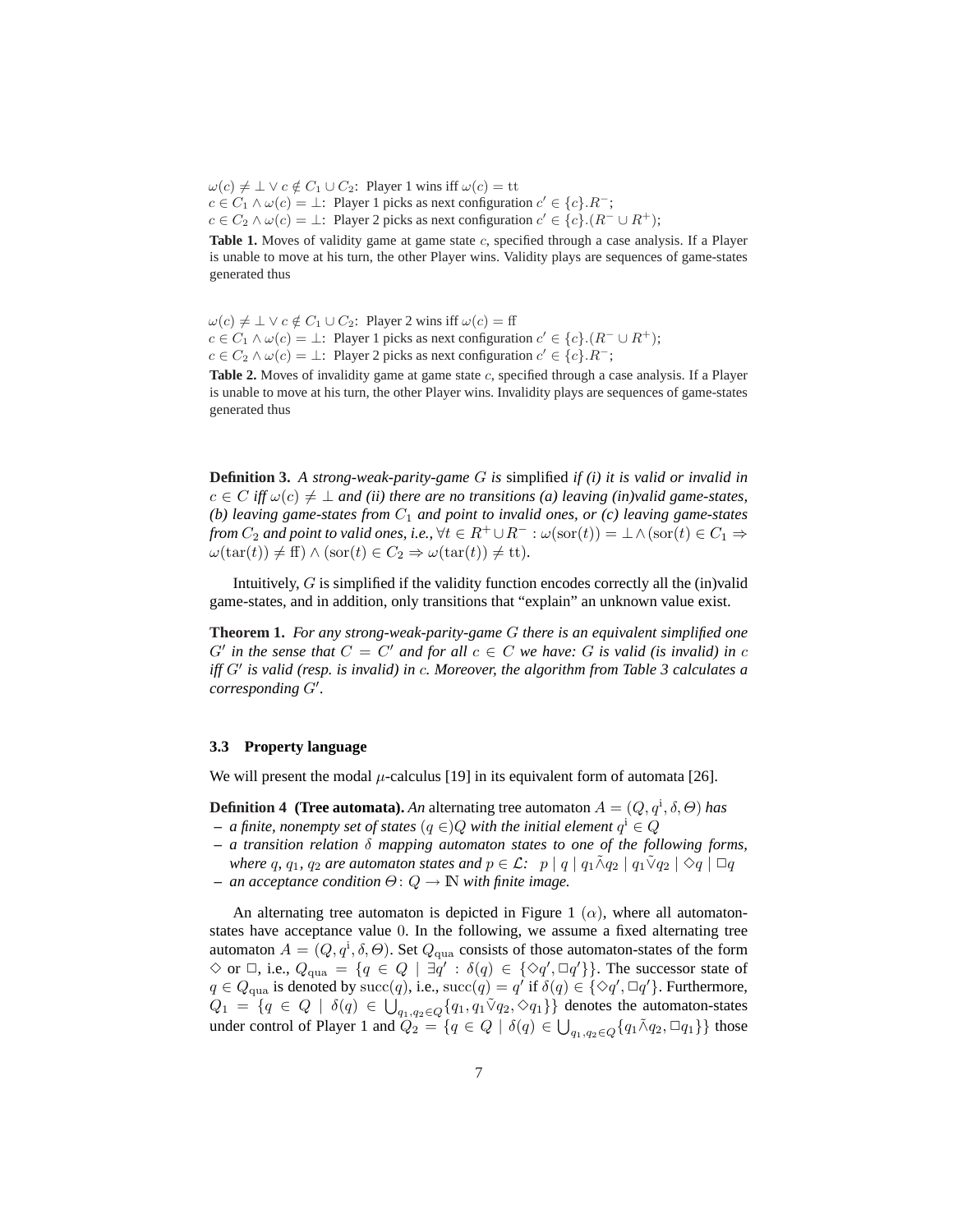**Algorithm** Simplify ( $G :$  a strong-weak-parity-game)

- 1: Use a parity-game algorithm to determine the valid game-states and adapt  $\omega$  accordingly.
- 2: Use a parity-game algorithm to determine the invalid game-states and adapt  $\omega$  accordingly.
- 3: Remove in  $G$  all weak/strong transitions that (i) leave (in)valid game-state, (ii) leave elements from  $C_1$  and point to invalid game states, or (iii) leave elements from  $C_2$  and point to valid game states.

**Table 3.** Algorithm for the determination of equivalent, simplified strong-weak-parity-games, where  $G = (C, C_1, C_2, c^i, R^-, R^+, \theta, \omega)$ 

under control of Player 2. Satisfaction of a rooted transition system with respect to an alternating tree automata is obtained via transformation into a strong-weak-paritygame:

**Definition 5.** *The* property-game *for*  $T$  *and*  $A$ *, denoted*  $P_{T,A}$ *, is the strong-weak-parity-* $\emph{game }(S \times Q, S \times Q_1, S \times Q_2, (s^{\rm i}, q^{\rm i}), R^-, \{\}, \Theta \circ \pi_2, \omega)$ *, where* 

$$
R^- = \{ ((s, q), (s, q')) \mid \exists q'' : \delta(q) \in \{q', q'\tilde{\land}q'', q''\tilde{\land}q', q'\tilde{\lor}q'', q''\tilde{\lor}q' \} \} \cup \{ ((s, q), (s', q')) \mid \delta(q) \in \{\tilde{\lor}q', \Box q'\} \land (s, s') \in \to \} \omega(s, q) = \begin{cases} \text{tt} & \text{if } \delta(q) \in \mathcal{L} \land s \in [\![\delta(q)]\!] \\ \text{ff} & \text{if } \delta(q) \in \mathcal{L} \land s \notin [\![\delta(q)]\!] \\ \perp \text{ otherwise.} \end{cases}
$$

*Furthermore, we write*  $T \models q$ *, whenever*  $P_{T,A}$  *is valid, and otherwise, we write*  $T \not\models q$ *(which is equivalent to*  $P_{T,A}$  *is invalid).* 

All the transitions in  $P_{T,A}$  are strong. The transitions that leave game-states whose automaton component q is in  $Q_{\text{qua}}$  correspond to the transitions in the underlying system. In all other cases, the transitions reflect the automaton transitions, and the system component remains unchanged. The parity conditions also reflect the acceptance conditions of the automaton.  $\omega$  evaluates game-states whose automaton component q is such that  $\delta(q) \in \mathcal{L}$ . In this case, the evaluation is determined by the value of the predicate  $\delta(q)$  in s. The (in)validity of such game-states provides the basis of the (in)validity evaluation of the game. Note that our definition of  $T \models q$  coincides with the standard definition of satisfaction, and  $T \not\models q$  coincides with the satisfaction of the dual formula, i.e., corresponds to negation.

Next, special strong-weak-parity-games derived for alternating tree automata satisfaction on abstracted systems, in terms of generalized Kripke modal transition systems [25], are introduced. These are called *abstract property-games*. Unlike previous works, we do not define the abstract system separately. Instead, its description is intertwined with the property in the game structure. This is most convenient to enable a *lazy abstraction* where the same part of the system can be abstracted differently in different contexts. The abstract property-games are obtained by combining the abstract-states  $z \in Z$  with the property-states and encoding hypertransitions via additional gamestates (hyper-points) where subsets of abstract-states  $\widetilde{Z} \in \mathbb{P}(Z)$  are combined with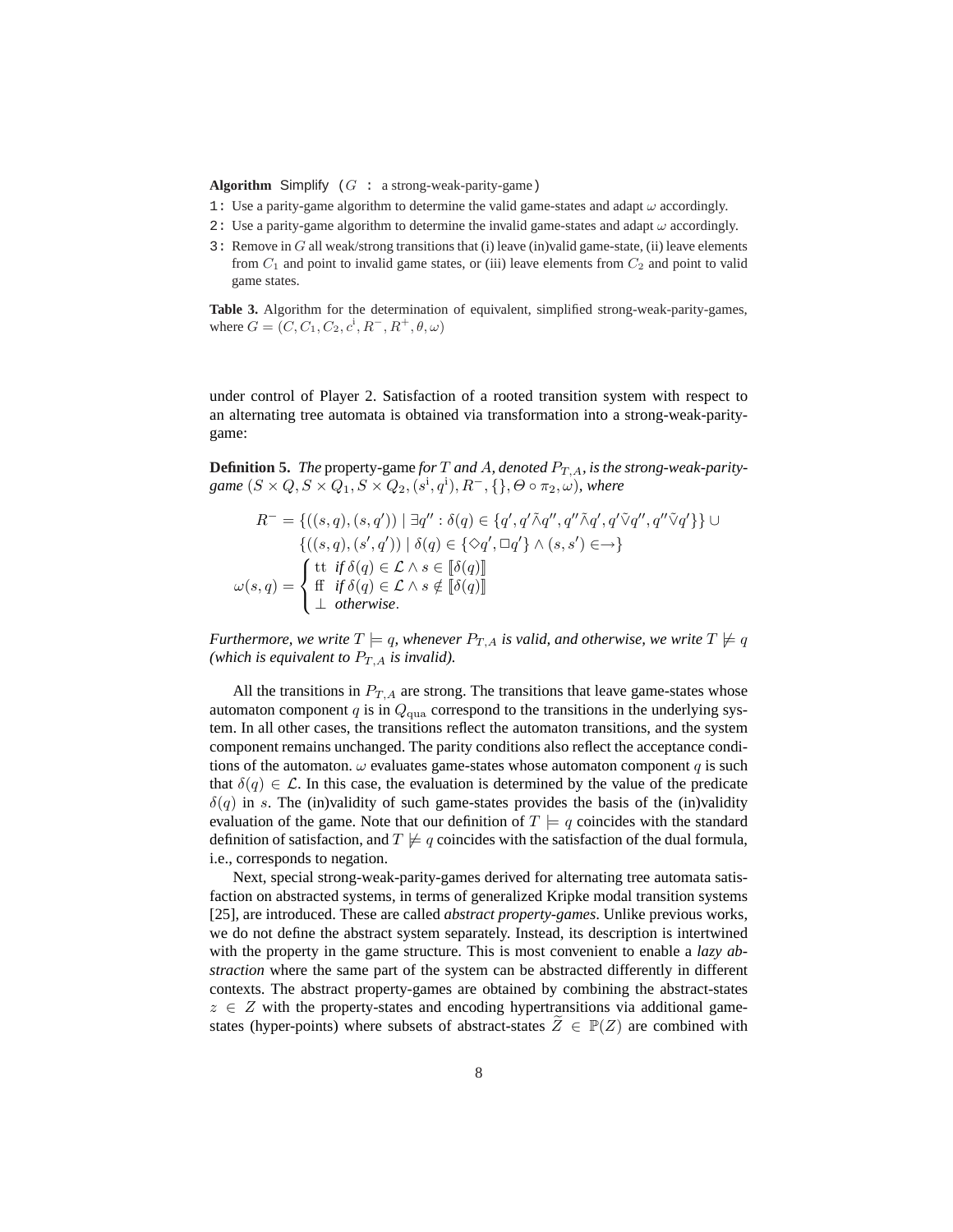$Q_{\text{qua}}$ . The hyper-points are used to model hypertransitions. The classification of gamestates to players is based on the property-states as before, except that in hyper-points the responsibility of the players switches. Furthermore, an abstract state  $z$  has a formula describing the concrete states that are abstracted by  $z$ . In particular, the same concrete state can be abstracted by multiple abstract states. However, it will only be abstracted by a single abstract state in each context (property-state). Formally:

**Definition 6.** An abstract property-game P is a tuple  $(Z, \rho, G)$ , where Z is a set of *abstract states,*  $\rho: Z \to \mathcal{L}$  *is an abstraction function, and* G *is a strong-weak-paritygame such that*

- **–** C ⊆ (Z × Q) ∪ (P(Z) × Qqua)*,*
- **–**  $C_i$  =  $C \cap ((Z \times Q_i) \cup (\mathbb{P}(Z) \times (Q_{\text{qua}} \setminus Q_i)))$  *for*  $i \in \{1, 2\}$ *,*
- *–* an element  $(\widetilde{Z}, q)$  ∈  $\mathbb{P}(Z) \times Q_{\text{qua}}$  encodes an hyper-point connecting  $(z, q)$  ∈  $Z \times Q_{\text{qua}}$  *to (a subset of) the elements of*  $\widetilde{Z}$  *combined with the next automaton state,*  $succ(q)$ *, i.e.,*  $\forall (\widetilde{Z}, q) \in C \cap (\mathbb{P}(Z) \times Q_{\text{qua}}) : R^{-}.\{(\widetilde{Z}, q)\} \subseteq \{(z,q) \mid z \in Z\}$  and  $\{(\widetilde{Z}, q)\}.R^{-} \subseteq \{(z', \text{succ}(q)) \mid z' \in \widetilde{Z}\}.$

P *is* simplified *if* G *is.*

To simplify the presentation of the paper, we refrain from formalizing the additional constraints of an abstract property-game. Instead, we describe them informally. Similarly to the property-game, the abstract property-game maintains the structure of the property automaton. In particular, whenever the automaton component is not in  $Q_{\text{qua}}$ , the outgoing game transitions are strong-transitions that reflect the automaton transitions, thus the system component does not change. When the automaton component is in  $Q_{\text{qua}}$ , the outgoing transitions reflect the transitions of the underlying system, except that they can now either overapproximate the system transitions, via weak-transitions, or underapproximate the system transitions, via strong-transitions that point to hyperpoints. In analogy to generalized Kripke modal transition system, the weak transitions of an abstract property-game are also called *may transitions*, since they are used to represent may transitions of the underlying abstract model. The strong transitions of an abstract property-game that point to hyper-points are called *must transitions* (they represent must hypertransitions of the underlying model) and the other strong transitions are called *junction transitions*.

Recall that the may and must transitions leave game-states whose automaton state q is in Qqua. In principle, *if some* concrete state abstracted by z has a transition to *some* concrete state abstracted by z', i.e.  $\varrho(z) \wedge \text{pre}(\varrho(z'))$  is satisfiable, then there exists a may transition from  $(z, q)$  to  $(z', \text{succ}(q))$ . This is called the *may condition*. A must transition from  $(z, q)$  to the hyper-point  $(\tilde{Z}, q)$  exists *only if* the *must condition* holds, namely *every* concrete state abstracted by z has a transition whose target state is abstracted by *some* state in  $\tilde{Z}$ , i.e. the implication  $\varrho(z) \Rightarrow \text{pre}(\bigvee_{\tilde{z} \in \tilde{Z}} \varrho(\tilde{z}))$ holds. The hyper-point  $(\widetilde{Z}, q)$  is connected via junction transitions to the game-states in  $\{(z,\text{succ}(q)) \mid z \in \mathbb{Z}\}$ . However, simplification can damage these rules. Including additional may transitions that do not fulfill the may condition, or not including some of the must transitions although they do fulfill the must condition, is sound. However, a smaller set of may transitions, resp. a bigger set of must transitions makes the over,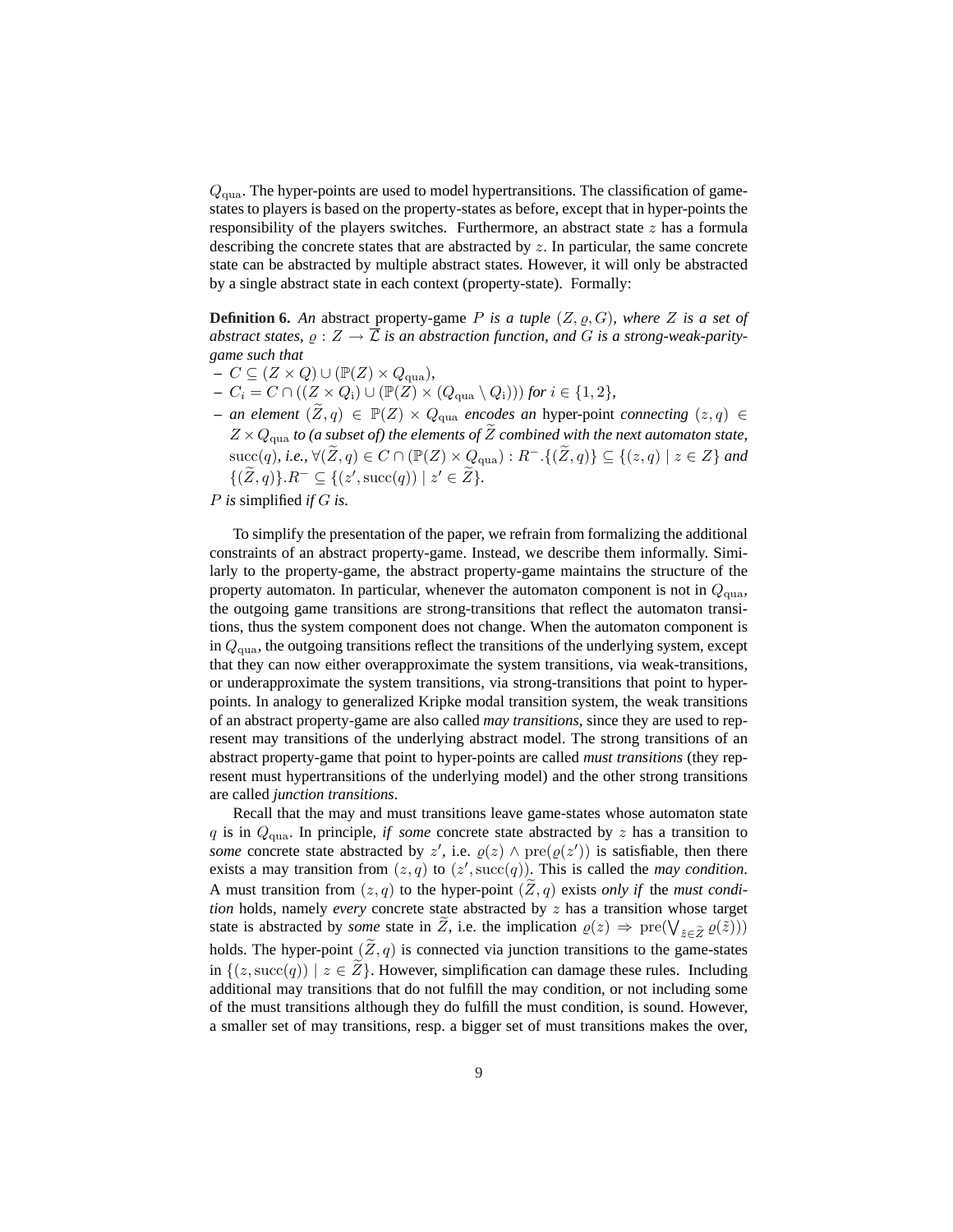resp. under, approximation tighter and hence more precise. Similarly, the smaller the set  $Z$  in a hyper-point is, the more precise the must transition is.

The validity function  $\omega$  is used as in the concrete property-game, except that now the evaluation of the predicate  $p = \delta(q) \in \mathcal{L}$  in an abstract state z depends on the value of the predicate in *all* the concrete states abstracted by z. Namely,  $\omega(z, q) = \text{tt}$ , resp. ff, if  $\rho(z) \Rightarrow p$ , resp.  $\rho(z) \Rightarrow \neg p$ , holds. Otherwise,  $\omega(z, q) = \bot$ . The parity function is defined as in the concrete property-game (since it only depends on the automaton).

The initial abstraction for  $T$ , which contains only a single abstract state  $z$  abstracting everything (i.e.,  $\rho(z) = true$ ), corresponds to the following abstract property-game:

**Definition 7.** The initial abstract property-game  $P_{T,A}^I$  for  $T$  and  $A$  is  $(\{z\}, \{(z, true)\},\$  $(\{z\}\times Q, \{z\}\times Q_1, \{z\}\times Q_2, (z,q^i), R^-, R^+, \Theta \circ \pi_2, \omega)$ ), where z is an arbitrary *element and*

$$
R^{-} = \{ ((z, q), (z, q')) \mid \exists q'' : \delta(q) \in \{q', q'\tilde{\wedge}q'', q''\tilde{\wedge}q', q'\tilde{\vee}q'', q''\tilde{\vee}q' \} \}
$$
  
\n
$$
R^{+} = \{ ((z, q), (z, q')) \mid \delta(q) \in \{\diamond q', \Box q' \} \}
$$
  
\n
$$
\omega(z, q) = \bot \quad \text{for } q \in Q.
$$

Note that the initial abstract property-game does not depend on  $T$ . This reflects the fact that we start with a fully abstracted system. In particular, no must transitions exist, and the may transitions correspond to a may transition from  $z$  to  $z$  in the underlying abstract system. The validity function interprets all the predicates as  $\perp$  in z.

## **4 CEGAR locally applied on configurations**

In the verification algorithm, a simplified abstract property-game is calculated, starting from the initial abstract property-game. A *refinement heuristic* Heuristic, which is defined to be a function mapping an abstract property-game to a game-state in  $Z \times Q$ combined with an element from  $\overline{\mathcal{L}}$ , is applied on the simplified abstract property-game, yielding, say,  $(c, p)$ . Then c as well as the game states  $\tilde{c}$  forwardly/backwardly reachable from c via junction transitions are split by  $p$  in the abstract property-game. The transitions incoming/leaving such a new game-state  $\tilde{c}'$  split from  $\tilde{c}$  are calculated by taking the transitions incoming/leaving  $\tilde{c}$  into account. This procedure of simplification and local refinement is repeated until the property for the initial game-state is verified or falsified. The verification algorithm PropertyCheck is presented in Table 4 and its used Refine-procedure, which calculates the local refinement, is presented in Table 5. Note that the initial abstraction in PropertyCheck can be imprecise (if every concrete state has an outgoing transition or if none of them has one), but this imprecision will be eliminated after refinement steps.

In the following, the Refine-procedure is described in more detail. The pseudo codes of its used procedures are given in Appendix A and are informally described below. Let  $(c, p)$ , where  $c = (z, q)$ , be the game-state and predicate returned by Heuristic. In Line 1, the new abstract-states  $z_1$  and  $z_2$  are determined, as the result of splitting z based on p. Here the abstract states and  $\rho$  are encoded as in cartesian predicate abstraction, i.e., an abstract-state is a function from a set of predicates into a three valued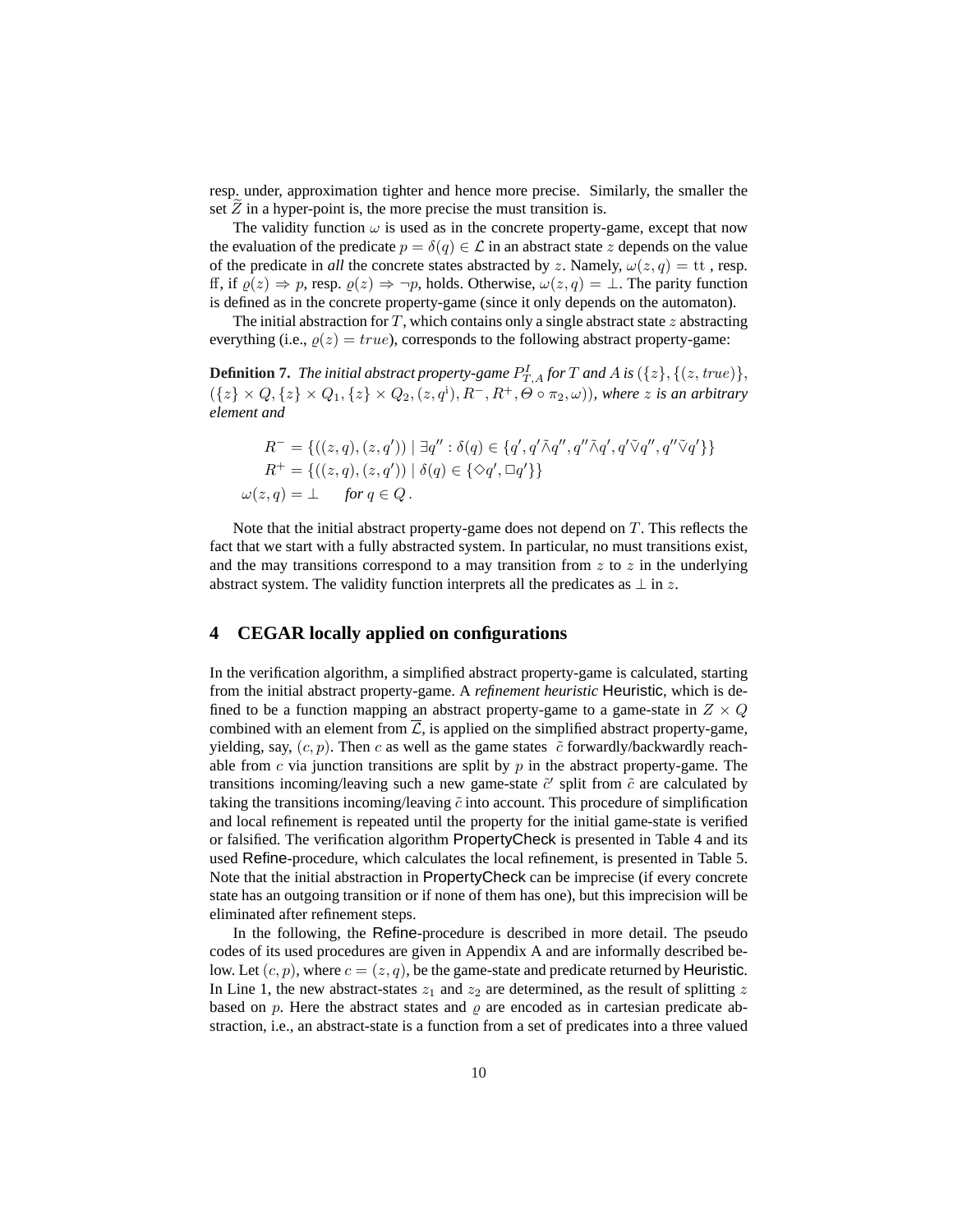**Algorithm** PropertyCheck ( $A$  : pointed automata,  $T$  : rooted transition system) Local variables  $P$ : an abstract property-game, initialized with  $P_{T,A}^I$ 

1: Simplify  $(G)$ 

- 2: while  $(\omega(c^i) = \bot)$  do
- 3: Redirect every transition t pointing to a hyper-point  $(\widetilde{Z}, q) \in \mathbb{P}(Z) \times Q_{\text{qua}}$  such that it points to  $(\pi_1(\{(\tilde{Z}, q)\}, R^-), q)$ , where this hyper point (together with their maximal allowed outgoing transitions) is added to  $C$  (for example by using procedure Add). % This step updates  $\tilde{Z}$  in case that some of the outgoing junction transitions of the hyper-point were removed during simplification. Note that the newly added game-states cannot be (in)valid.
- 4: Remove from G every game-state  $c \in C$  that is unreachable (from the initial game-state  $c^i$ ), unless  $c = (z, q) \in Z \times Q$  and there exists some reachable game-state  $c' = (z', q')$ such that  $\omega(c') = \perp$  and in addition, either  $\delta(q') = \Diamond q \land \omega(c) =$  tt, or  $\delta(q') =$  $\Box q \wedge \omega(c) = \text{ff}$ . % Game-states that have no influence on (in)validity are removed. States fullfilling the last constraint are not removed, since they are needed for the computation of precise must hypertransitions in Refine.
- 5: Refine  $(P,$  Heuristic  $(P)$ ) % Heuristic $(P)$  yields a game-state combined with an element from  $\overline{Z}$
- 6: Simplify  $(G)$
- 7: return  $\omega(c^i)$

**Table 4.** A model checking algorithm for  $\mu$ -calculus properties, where refinement is made locally on configurations, i.e., on abstract-states combined with properties. Here, the components of  $P$ and G are denoted as in Definition 6, resp. 1. Procedure Simplify is given in Table 3, Refine in Table 5, Add is explained in Section 4, and Heuristic is discussed in Section 5

domain, indicating whether the corresponding predicate is used, its negation is used, or is not considered. Consequently, if suitable refinement heuristics (e.g., those presented in Section 5) are used, the resulting substates  $z_1$  and  $z_2$  can effectively be calculated.

 $Q'$  is used to collect the states that have to be split, i.e., are connected via junction transitions to  $c$ . It is sufficient to collect in  $Q'$  only automaton-states, since it is an invariant that the first component of game-states connected to  $c$  via junction transitions is always z. Set  $Q'$  is initialized to q, representing c. Every state  $\tilde{q}$  in  $Q'$ , representing the game-state  $\tilde{c} = (z, \tilde{q})$ , is split by splitting z to  $z_1$  and  $z_2$ . The resulting game-states are added to the abstract property-game, using Add (Line 4). If necessary, the initial game-state is recalculated via a satisfiability check that checks which of the substates of z abstracts  $s^i$ , characterized by  $p^i$  (Line 5).

After the substates of  $\tilde{c}$  are added as game-states, the transitions incoming/leaving  $\tilde{c}$  are recalculated, as ingoing/outgoing transitions of the new game states. Consider first the outgoing transitions (Lines 6-12). In case when  $\tilde{q} \notin Q_{\text{qua}}$ , the junction transitions leaving the game-state  $\tilde{c}$  being split are removed and correspondingly added to the two new game-states.  $Q'$  is extended with the target states (Line 9). In case when  $\tilde{q} \in Q_{\text{qua}}$  the may as well as the must transitions leaving the new states are calculated by OutgoingMayCalculation and OutgoingMustCalculation resp. In this case the target game-states are not split (i.e., they are not added to  $Q'$ ). This captures the laziness of the abstraction. In general, this step removes may-transitions that become redundant after refinement, as they do not represent any concrete transition. It also adds must transitions that did not exist before. It therefore makes the over and under approximations tighter.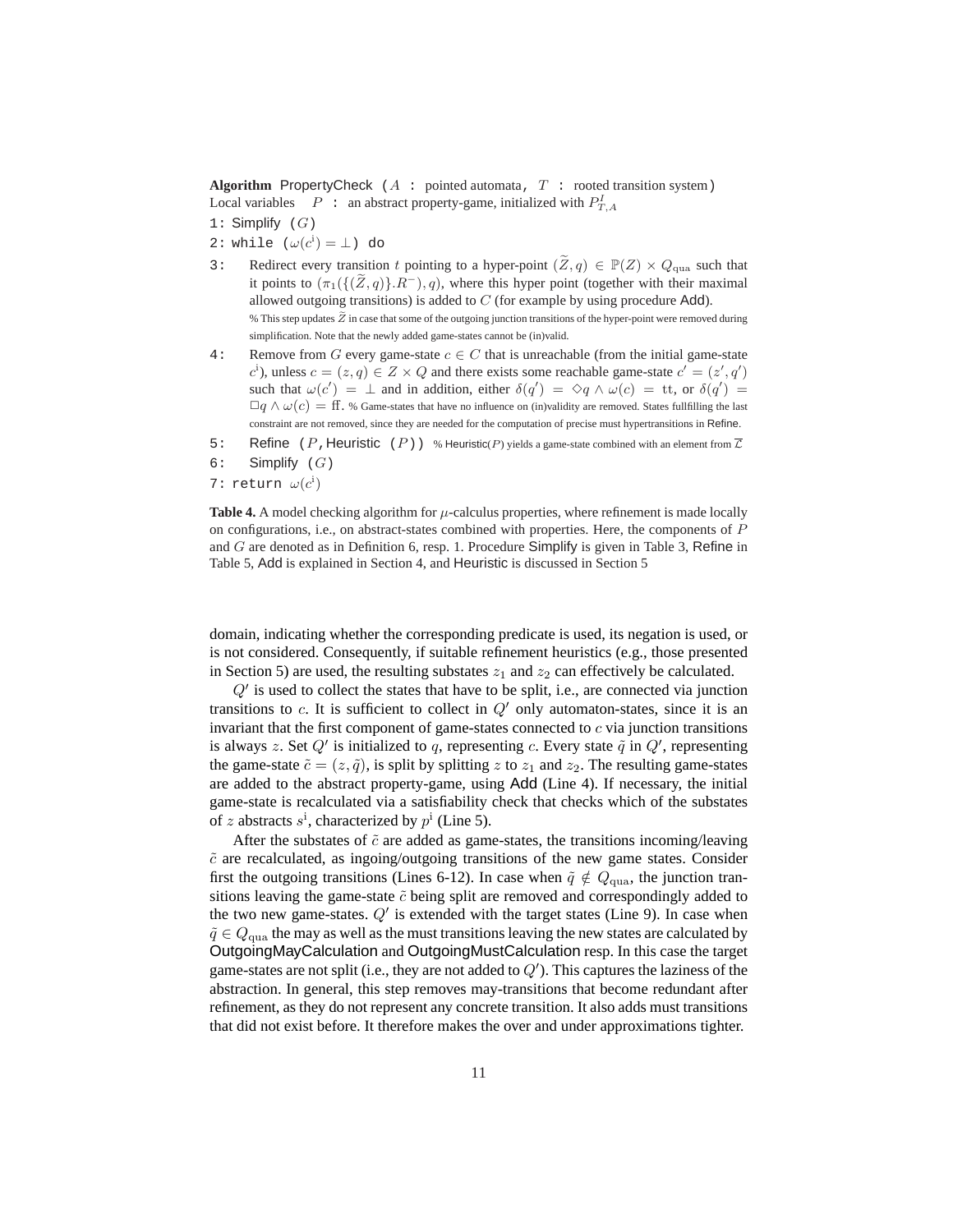**Algorithm** Refine (P: an abstract property-game,  $((z, q), p)$ :  $(Z \times Q) \times \overline{Z}$ ) Local variables  $Q' \colon \mathbb{P}(Q)$  initialized with  $\{q\}$ 1: Determine  $z_1, z_2 \in Z$  (and possibly add those elements to Z and adapt  $\rho$ ) such that  $[\![\rho(z_1)]\!] =$  $[\![\varrho(z) \wedge p]\!]$  and  $[\![\varrho(z_2)]\!] = [\![\varrho(z) \wedge \neg p]\!]$ 2: while  $Q' \neq \{\}$  do 3: remove an element  $\tilde{q}$  from  $Q'$ 4: Add  $(P,(z_1,\tilde{q}))$  ; Add  $(P,(z_2,\tilde{q}))$  % Adding of the game-states obtained from splitting. 5: if  $c^i = (z, \tilde{q})$  then (if Satisfiable  $(p^i \wedge \varrho[z_1])$  then  $c^i := (z_1, \tilde{q})$  else  $c^i := (z_2, \tilde{q})$  ) % Relocation of the initial game-state. 6: if  $\tilde{q} \notin Q_{\text{qua}}$  then 7: while  $\{(z, \tilde{q})\}.R^{-} \neq \{\}$  do % Calculation of the outgoing junction transitions 8: remove an element  $(z', \tilde{q}')$  from  $\{(z, \tilde{q})\}$ .  $R^-$  % By an invariant  $z' = z$ 9:  $Q' := Q' \cup {\{\tilde{q'}\} \setminus {\{\tilde{q}\}} : R^- := R^- \cup \{((z_1, \tilde{q}), (z_1, \tilde{q}')), ((z_2, \tilde{q}), (z_2, \tilde{q}'))\}}$ 10: else %  $\tilde{q} \in Q_{\text{qua}}$ 11: OutgoingMayCalculation  $(P, z, z_1, z_2, \tilde{q})$ 12: OutgoingMustCalculation  $(P, z, z_1, z_2, \tilde{q})$ 13: while  $(R^{-}.\{(z,\tilde{q})\}) \cap (Z \times Q) \neq \{\}$  do % Calculation of the incoming junction transitions 14: remove an element  $(z', \tilde{q}')$  from  $(R^- \cdot \{(z, \tilde{q})\}) \cap (Z \times Q)$  % By an invariant  $z' = z$  $15:$  $\mathcal{O}' := Q' \cup \{\tilde{q}'\} \setminus \{\tilde{q}\} : R^- := R^- \cup \{((z_1, \tilde{q}'), (z_1, \tilde{q})), ((z_2, \tilde{q}'), (z_2, \tilde{q}))\}$ 16: IncomingMayCalculation  $(P, z, z_1, z_2, \tilde{q})$ 17: IncomingMustCalculation  $(P, z, z_1, z_2, \tilde{q})$ 18:  $C := C \setminus \{(z, \tilde{q})\}$  ;  $C_1 := C_1 \setminus \{(z, \tilde{q})\}$  ;  $C_2 := C_2 \setminus \{(z, \tilde{q})\}$ 

**Table 5.** An algorithm for local refinement calculation, where the components of P are denoted as in Definition 6, resp. 1. The occurring procedures are explained in Section 4.

More specifically, OutgoingMayCalculation checks if the may transition leaving  $\tilde{c} = (z, \tilde{q})$  into  $\tilde{c}' = (\tilde{z}', \text{succ}(\tilde{q}))$  also exists for the new states  $(z_i, \tilde{q})$ . This is done by using a theorem prover to check if  $z_i$  and  $\tilde{z}'$  fulfill the may condition.

In Outgoing Must Calculation, hypertransitions leaving  $(z, \tilde{q})$  are taken for the new states without calculation. This is because when the must condition holds for  $z$  and some  $Z$ , it is guaranteed to also hold for any substate of  $z$ , representing a subset of concrete states. In addition, a must transition from the new game-state  $(z_i, \tilde{q})$  into the hyper point  $(\tilde{Z}, \tilde{q})$  is 'added' if  $z_i$  and  $\mathcal{U}_G(\tilde{q}) \cup \tilde{Z}$  fulfill the must condition, where  $U_{\mathcal{G}}(\tilde{q})$  denotes the game-states that (depending on the type of  $\tilde{q}$ ) are valid, resp. invalid, at the succeeding state of  $\tilde{q}$  (i.e., at succ( $\tilde{q}$ )). The consideration of  $\mathcal{U}_G(\tilde{q})$ , although it is not part of the hyper-point, is sound and is made for maintaining precision. It can be viewed as a shortcut for first including  $U_G(\tilde{q})$  in the hyper-point, and then removing it during simplification. Checking the must condition involves checking implication. Implication  $a \Rightarrow b$  is checked by checking unsatisfiability of  $a \land \neg b$ . In order to reduce the number of theorem prover calls, only those  $Z$  are considered that are subsets of the targets of the may transitions leaving the corresponding new game-state. Furthermore,  $Z$  is automatically not considered if a superset is already determined to not fulfill the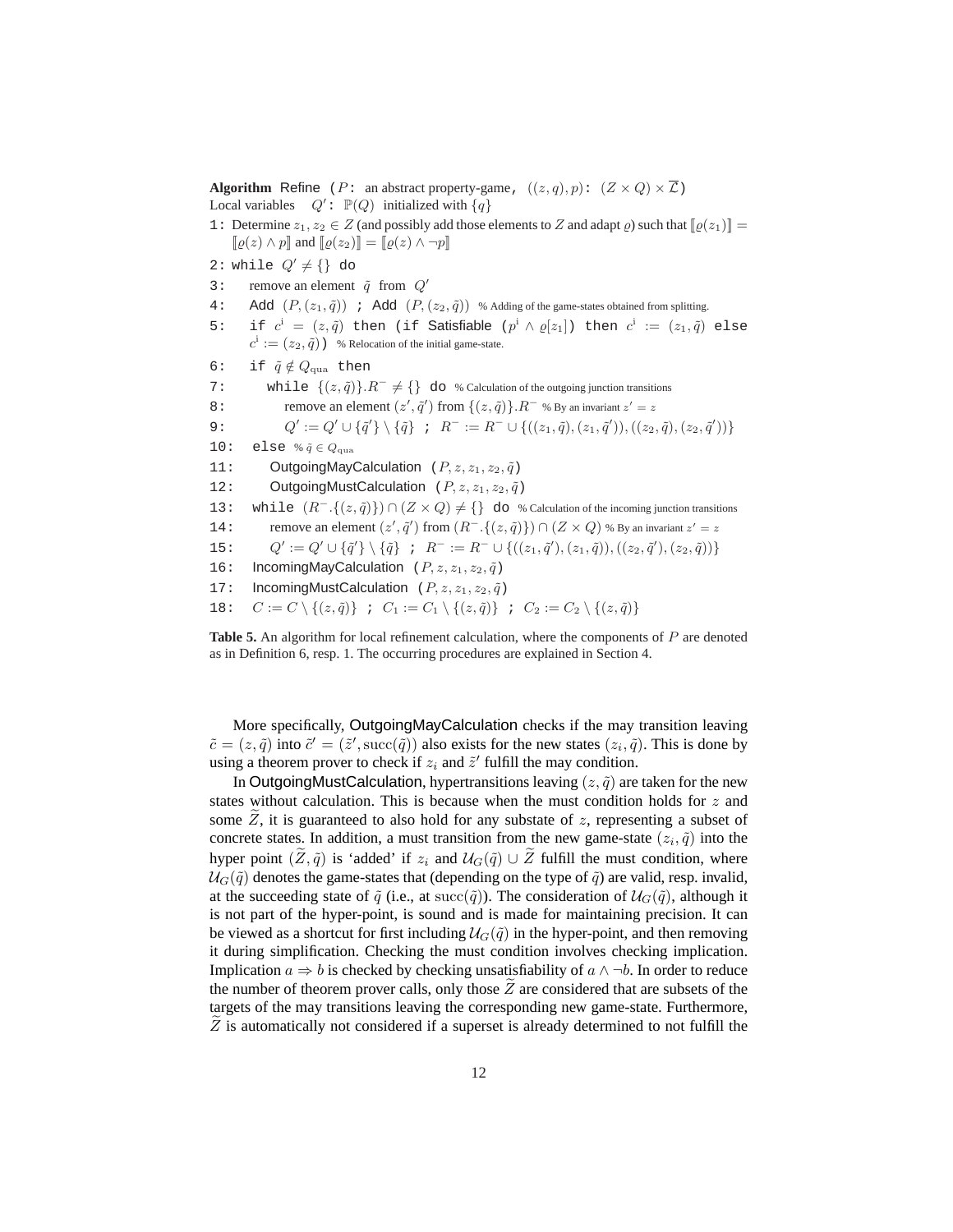must condition. Similarly, once  $\widetilde{Z}$  is determined to be a hypertransition, none of its supersets is checked. This is justified by the fact that including only *minimal* sets  $Z$  as hyper-points does not damage precision [25].

Consider now the incoming transitions (Lines 13-17). The incoming junction transitions of  $\tilde{c}$  originating in game-states that are not hyper-points are calculated similarly to the outgoing junction transitions, where also  $Q'$  is extended (Line 15). The incoming may transitions are calculated, analogously to the outgoing may transitions, in IncomingMayCalculation, where may transitions can possibly be removed, making the overapproximation tighter.

The calculation of the incoming must transitions is made in IncomingMustCalculation. Here a difference arises compared to the outgoing must transitions. Since must transitions always lead to hyper-points, no must transition points directly to the split game-state  $\tilde{c} = (z, \tilde{q})$ , but a must transition can indirectly point to  $\tilde{c}$  via a hyper-point  $(\tilde{Z}', \tilde{q}')$ . We consider such must transitions as incoming must transitions. The hyperpoint  $\widetilde{Z}'$  that contains the abstract-state z being split is possibly refined (and made tighter) by keeping only one of the substates  $z_1$  or  $z_2$  in it. The existence of such a tighter hypertransition is checked (and resp. added) by checking if the must condition is fulfilled when replacing z by  $z_1$  or  $z_2$ . In case that none of these two refined hypertransitions exists, the one where z is replaced by both new states in  $\widetilde{Z}'$  is added without a necessary calculation. Note that if a refined hypertransition is discovered, then the latter hypertransition is redundant (as it is less precise), and is hence not included. Compared to the calculation of the outgoing must transitions, where transitions could possibly be added, in this case we simply make the existing ingoing must transitions more precise.

Note that after the calculation of the outgoing may and must transitions, the gamestate  $\tilde{c}$  being split (which will be removed in the end) is still allowed as target, i.e., it is possible that a new game-state can point to  $\tilde{c}$ . But after the recalculation of incoming may and must transitions, these cases, where  $\tilde{c}$  is the target are handled. Thus, when Refine terminates it is ensured that no transition incoming/leaving  $\tilde{c}$  can exist. In particular, self-loops are adequately refined by our approach.

New game-states are added with the Add-procedure, which is also responsible for updating the validity function. Procedure Add  $(G,(\eta, \tilde{q}))$  adds the game-state  $(\eta, \tilde{q}) \in$  $(Z \times Q) \cup (\mathbb{P}(Z) \times Q_{\text{qua}})$ , if it is not already present, to G such that it yields an abstract property-game. In particular, if  $(\eta, \tilde{q}) \in \mathbb{P}(Z) \times Q_{\text{qua}}$ , then all possible transitions leaving the new hyper-point to  $\{(z,\text{succ}(\tilde{q})) \mid z \in \eta\}$  are also added. Furthermore, if the automaton component  $\tilde{q}$  of an added game-state  $(\eta, \tilde{q}) \in Z \times Q$  is such that  $\delta(\tilde{q})$  is a predicate in L, then the function  $\omega$  is determined at it by calculating if  $\rho(\eta) \Rightarrow \delta(\tilde{q})$  or  $\rho(\eta) \Rightarrow \neg \delta(\tilde{q})$  holds. Again, implication is checked via the equivalent unsatisfiability check.

So far some limitations exist in our model checking algorithm, restricting the practical relevance of the algorithm in its current version. Those points, as well as corresponding optimizations of the algorithm, are discussed in Section 6.

**Theorem 2 (Soundness).** *Suppose satisfiability checks are sound and complete and* Heuristic *is a refinement heuristic. If* PropertyCheck $(A, T)$  *returns* tt (ff) *then*  $T \models q$ *(resp.*  $T \not\models q$ *) holds.*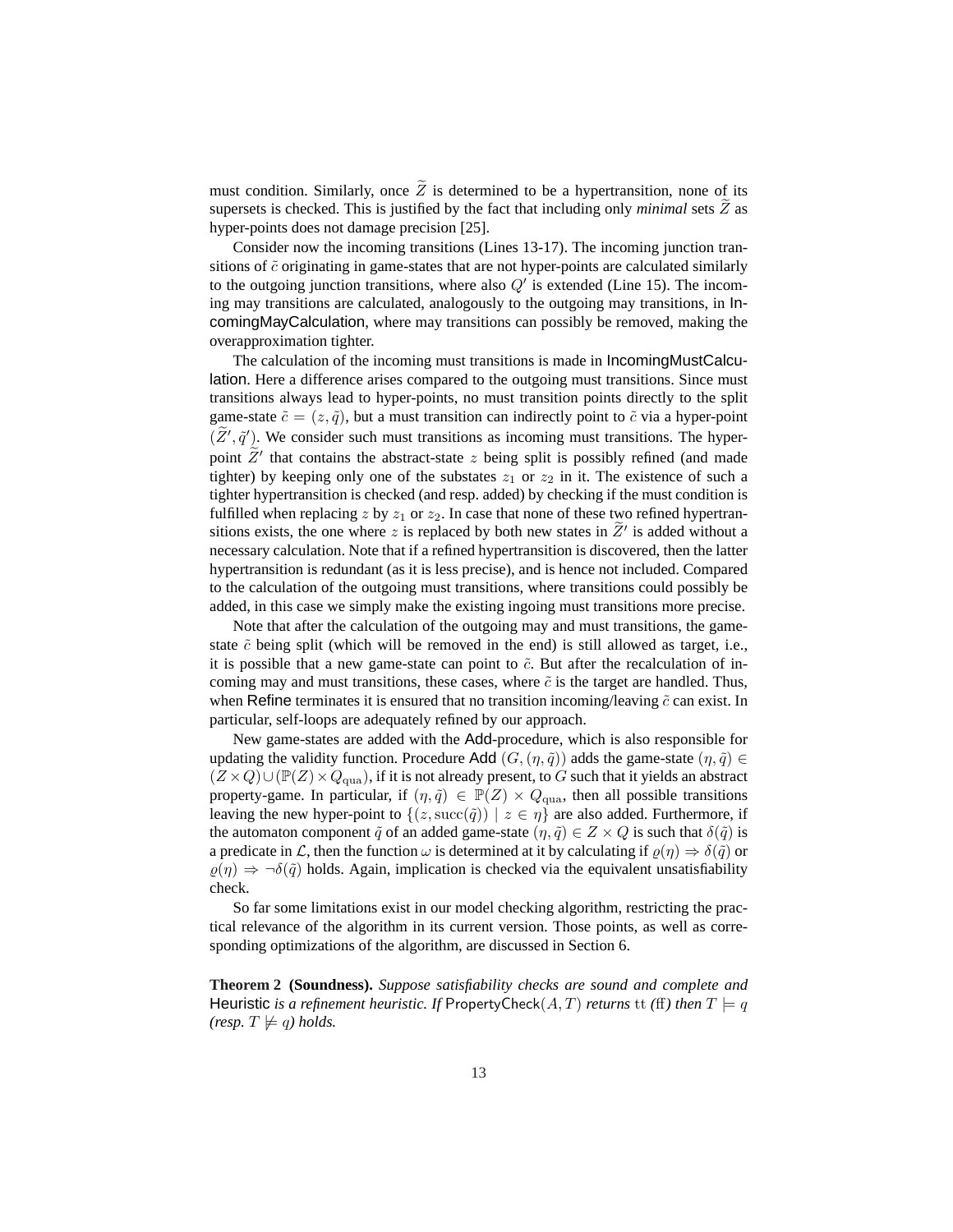**Theorem 3 (Relative completeness).** *Suppose satisfiability checks are sound and complete and* L *can describe every subset of* S*. If the acceptance function of* A *always maps to zero (i.e.,* A *corresponds to a least fixpoint free*  $\mu$ *-calculus formula) and*  $T \models q$ *, then there exists a (not necessarily computable) refinement heuristic* Heuristic *such that* PropertyCheck(A, T) *returns* tt*.*

Note that the usage of hypertransitions is necessary for Theorem 3, since allowing only singleton targets yields a model that is not complete for safety-properties with respect to predicate abstractions, see, e.g., [6]. Theorem 3 does not hold if we restrict to computable refinement heuristics, since otherwise the halting problem would be decidable. Furthermore, Theorem 3 does not hold for automata with arbitrary acceptance function, since the underlying class of abstract models is not expressive enough. Fairness constraints, as in [4, 7], are needed.

### **5 Heuristics**

First, we define the special class of pre-based heuristics and thereafter present and discuss suitable ones.

**Definition 8.** *Suppose* P *is an abstract property-game. Then a state*  $(z, q) \in C$  *is* predicate-unknown *if*  $\delta(q) \in \mathcal{L}$  *and*  $\omega(z,q) = \bot$ . A real may transition *is a*  $t \in R^+$ that has no corresponding must transition, more precisely, every must transition  $t' \in$  $R^-$  that leaves the same source  $(\text{sort}(t) = \text{sort}(t'))$  has a target  $\text{tar}(t')$  whose first *component*  $\widetilde{Z}$  *is different from the singleton set consisting of the first component*  $z$  *of the target of t (i.e.,*  $\pi_1(\text{tar}(t')) \neq {\pi_1(\text{tar}(t))}$ *).* 

*A refinement heuristic* Heuristic *is* pre-based *if the return value is derived from a predicate-unknown state or from a real may transition, whenever one of them exists. More precisely, if* Heuristic(P) =  $(c, p)$  *then (i)*  $c = (z, q)$  *is a predicate-unknown state in* C *and*  $p = \delta(q)$  *or (ii)*  $c = \text{sort}(t)$  *for some real may transition*  $t \in R^+$ *and*  $p = \text{pre}(\varrho(\pi_1(\text{tar}(t))))$  *or (iii) neither a predicate-unknown state nor a real may transition exists.*

**Proposition 2.** *A simplified abstract property-game, where the initial game-state is nei*ther valid nor invalid, i.e.  $\omega(c^i) = \perp$ , has a predicate-unknown state or a real may *transition.*

Pre-based refinement heuristics are sufficient for finite state systems:

**Theorem 4 (Termination).** *Suppose* T *has a finite bisimulation quotient (with respect to the elements of* L *that occur in* A*), satisfiability checks are sound and complete, and* Heuristic *is a pre-based refinement heuristic. Then* PropertyCheck(A, T) *terminates, i.e., returns* tt *or* ff*.*

#### **5.1 Bottom up strategy**

Determine (i) a predicate-unknown state  $(z, q)$  or (ii) a real may transition t that points to an (in)valid game-state, i.e.,  $\omega(\text{tar}(t)) \neq \bot$ . Return  $((z, q), \delta(q))$ , resp. (sor(t),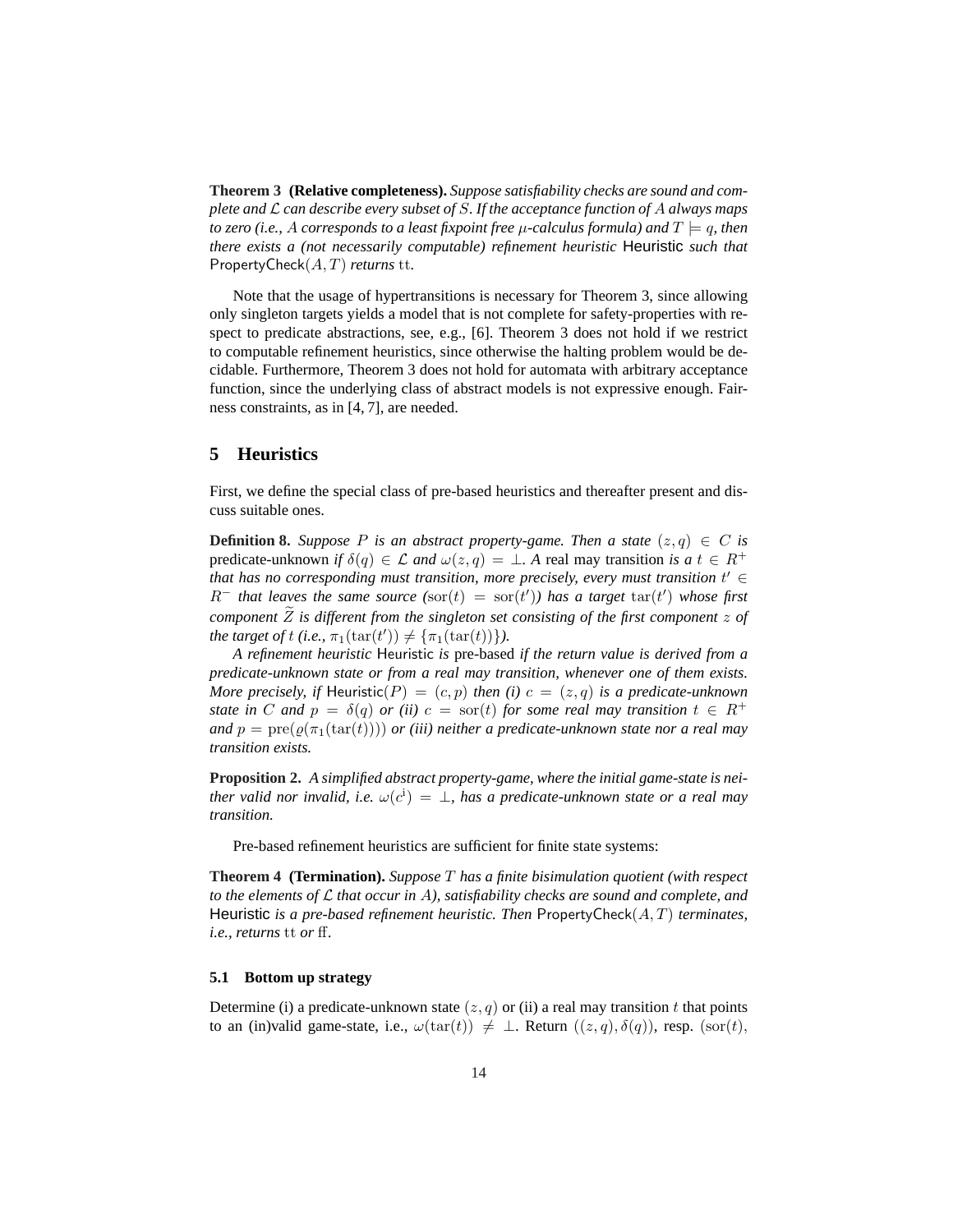$pre(\rho(\pi_1(\text{tar}(t))))$ . Note that such states, resp. real may transitions, do not always exist in simplified abstract property-games. In such a case an arbitrary real may transition t is chosen. An advantage of the bottom up strategy is that (if case (i) or (ii) are applicable) at least one of the new game-states is (in)valid after the refinement. A disadvantage of the bottom up strategy is that it can become an unnecessary source of nontermination:

*Example 1.* Consider the example from Section 2. Then the bottom up strategy will 'run to' Figure 2 (f) and then determine the may transition pointing to the invalid state. Since  $\text{pre}(\varrho(\ell = 1 \land x = 1)) = (\ell = 1 \land x = 2) \lor (\ell = 0 \land x = 0)$ , the result of refinement will be splitting the source state  $\ell = 1 \wedge x \neq 1$  to  $\ell = 1 \wedge x = 2$  and  $\ell = 1 \land x \neq 1 \land x \neq 2$ . After simplification, an abstract property-game equivalent to (f), which is already equivalent to (d), will be generated (with the abstract state  $\ell =$  $1 \wedge x \neq 1$  replaced by  $\ell = 1 \wedge x \neq 1 \wedge x \neq 2$ , and the abstract state  $\ell = 1 \wedge x = 1$ replaced by  $\ell = 1 \wedge x = 2$ ). This will continue forever, replacing  $\ell = 1 \wedge x \neq 1$  by  $\ell = 1 \wedge x \neq 1 \wedge \ldots \wedge x \neq i$ , and  $\ell = 1 \wedge x = 1$  by  $\ell = 1 \wedge x = i$ .

### **5.2 Breadth first strategy**

Determine a state  $(z, q)$  that (i) is a predicate-unknown state or a source of a real may transition t and (ii) has a minimal distance to the initial game-state. Return  $((z, q), \delta(q))$ , resp.  $(\text{sor}(t), \text{pre}(\varrho(\pi_1(\text{tar}(t)))))$ . Note that it is possible that after the refinement step, the distance of the next witness state  $(z, q)$  will decrease, since a must transition 'pointing' to  $\{(z', q')\}$  can become a hypertransition, pointing to  $\{(z_1', q'), (z_2', q')\}$ , resulting in a real may transition pointing, e.g., to  $(z'_1, q')$ , whereas the original may transition pointing to  $(z', q')$  was not a real one.

*Example 2.* Consider the example from Section 2. Then the breadth first strategy will split one of the (true,  $\diamond$ ) states in Figure 2 (a) along the weakest precondition of true, as it is made in (h). Thus the property will be shown after a single refinement step.

The success of the breadth first strategy in this example is due to the shallow depth of the loop  $q_0 \rightarrow q_5 \rightarrow q_0$ , which ensures that this strategy manages to recognize the infinite must path and thus it finds the property to be valid. But if, e.g., the property of Figure 1 is transformed into the (equivalent) property where the loop  $q_0 \rightarrow q_5 \rightarrow q_0$ is replaced by a 'deeper' loop  $q_0 \rightarrow q_5 \rightarrow q_6 \rightarrow \ldots \rightarrow q_n \rightarrow q_0$  in which  $q_6, \ldots, q_n$ are also  $\diamond$ -states, then the depth of the loop makes the breadth first strategy run into the same live-lock described in Example 1 after the first few refinement steps, before it finds the infinite must path. Thus, it fails to terminate.

#### **5.3 Youngest first strategy**

Determine a state  $(z, q)$  that (i) is a predicate-unknown state or a target of real may transition  $t$  and (ii) is minimal with respect to the number of splits used to obtain  $z$ . Return  $((z, q), \delta(q))$ , resp.  $(sor(t), pre(\rho(\pi_1(tar(t))))$ . Point (ii) can easily be determined if the abstract states are encoded via the afore mentioned cartesian predicate approach, since only the positions where the cartesian function does not map to 'unused' have to be counted. Note that this kind of heuristics cannot be defined, if a global refinement approach is used, where every state is split by the new predicate.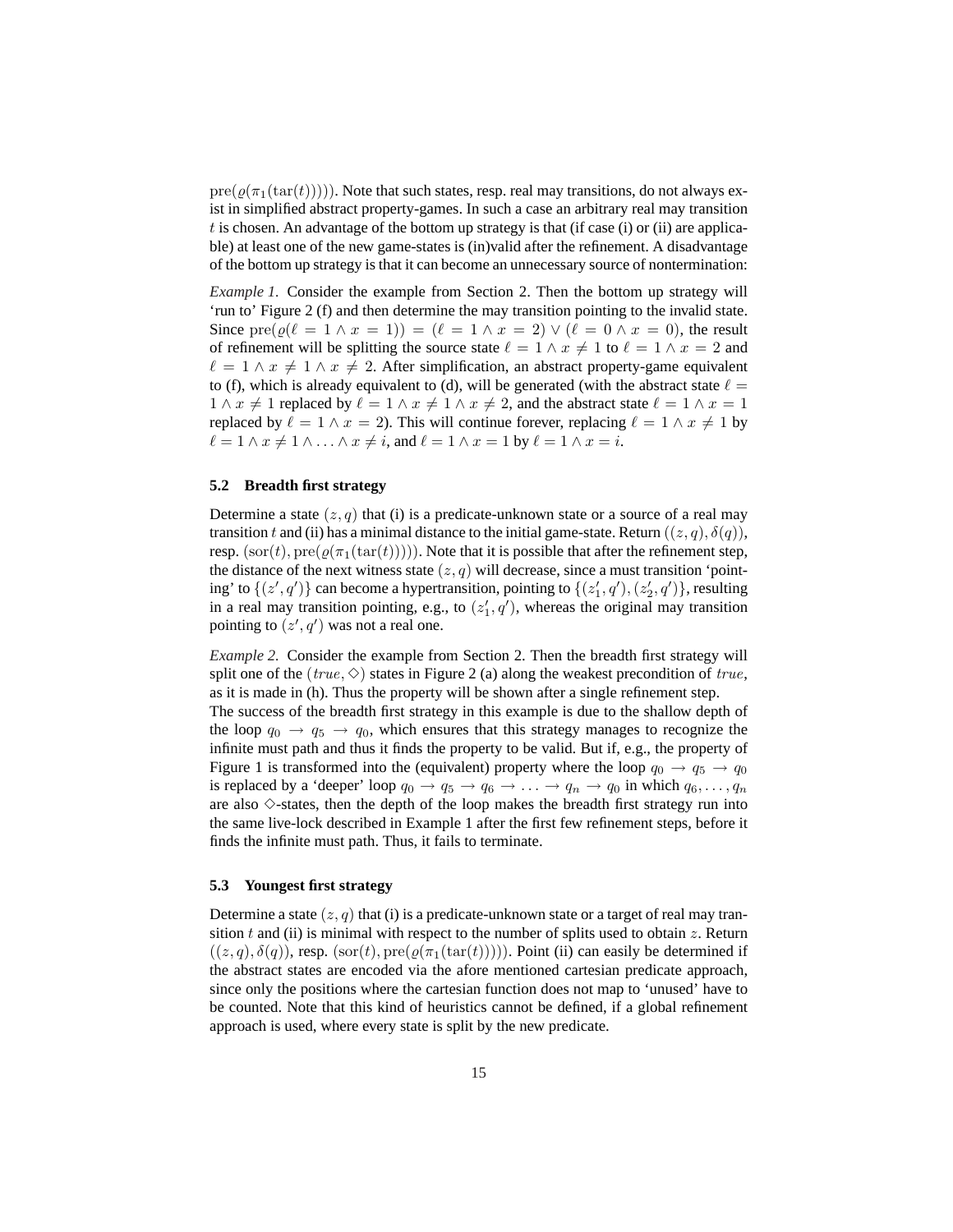*Example 3.* In Figure 2 (a) the youngest first strategy will split either the source state of one of the three real may transitions along the weakest precondition of true or the state (true,  $\ell = 1$ ). If the split state in the first refinement step is one of the two (true,  $\diamond$ ) states, then in particular the initial state is split and the property will be shown. If one of the other two states is split, then both of them are split, and so is the target of the real may transition leaving the upper  $(true, \Diamond)$  state (as these states are connected via junction transitions). This ensures that the lower ( $true, \Diamond$ ) state, whose outgoing real may transition leads to a yet unsplit state, will be split along the weakest precondition of true in the second refinement step. Thus, at latest in the second refinement step the initial state will be split along the weakest precondition of *true*, and the property will be shown. The youngest first strategy also succeeds for the modified property described in Example 2.

In order to maintain the advantage of the bottom up strategy, real may transitions to (in)valid states can be restrictively favored by, e.g., doubling the 'age' of the states that are unknown. Sometimes pre-based refinement heuristics are not sufficient:



# **6 Optimizations of the algorithm**

For the sake of completeness, we present some optimization possibilities of the algorithm.

**Too many** Simplify **calls.** The Simplify procedure is called after every local refinement. Thus an expensive algorithm is calculated, while expecting only small improvements, since only a local refinement was made. To remedy this, more refinement iterations can be made before Simplify is called again. Further optimization is obtained, if the validity function is also adapted during the refinement calculation, e.g., by backwards search when a state is determined to become (in)valid, and Simplify is only called for more exact determination of least fixpoint properties.

**No reuse of theorem prover calls.** Typically the same satisfiability checks are calculated multiple times, since they (mainly) depend on the abstract state and not on the property of the configuration. Therefore, those calls can be reused, ideally by using an additional generalized Kripke modal transition system, where the abstract states and their may and must (hyper)transitions are stored, resp. negatively stored, whenever a corresponding satisfiability check is made. Here, a tradeoff between time and space arises. Furthermore, the heuristics can be tuned to prefer those game-states for which no (or less) new satisfiability checks have to be made to determine the refinement.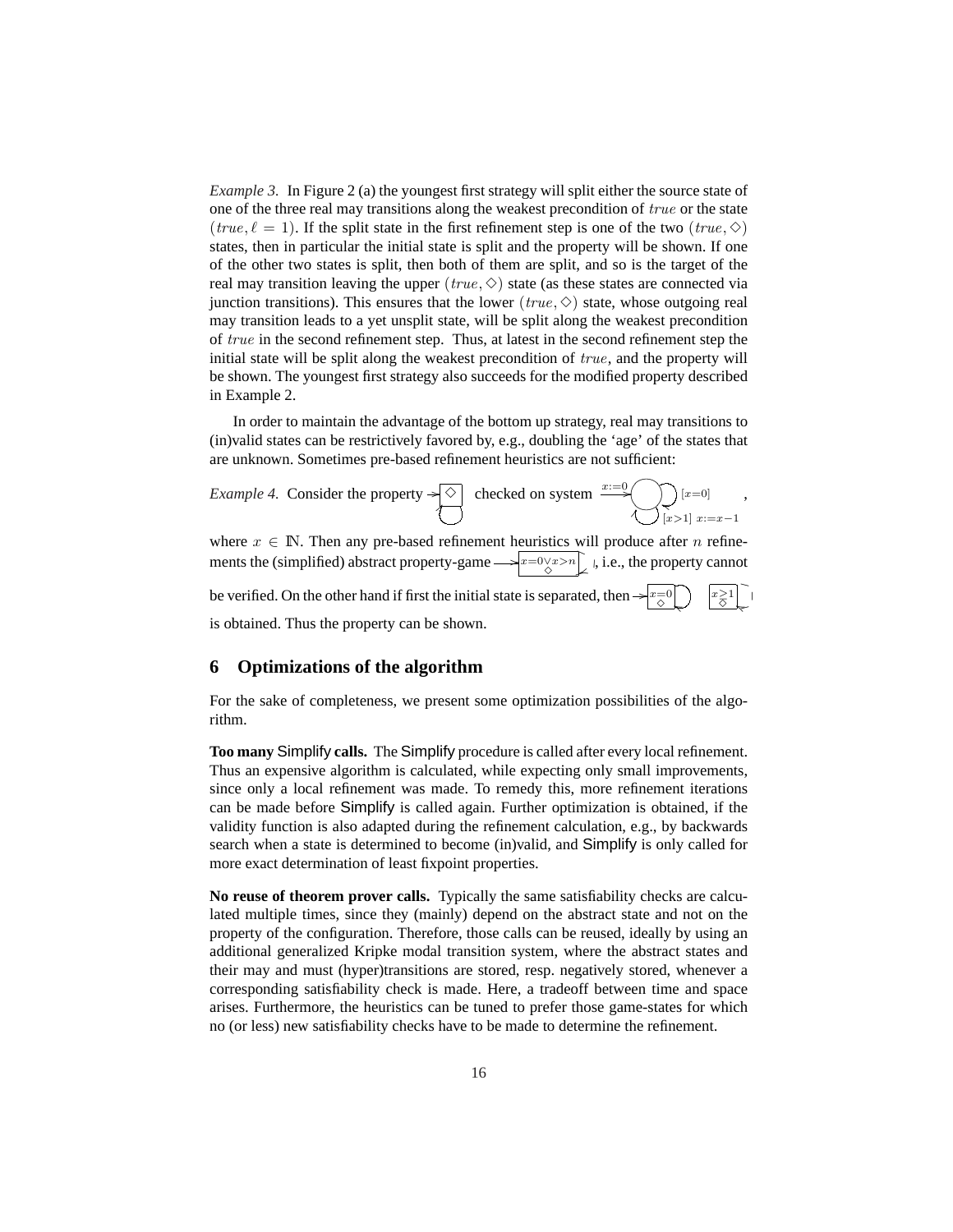**Unnecessary many theorem prover calls.** In case of refinement, a forward search of game-states reachable via junction transitions always takes place. However, it is possible that the current refined game-state will immediately become (in)valid (e.g., due to the first optimization) and thus the (in)validity of its reachable game-states will be irrelevant. Therefore, such a forward search should only take place if the validity of the current game-state cannot be determined immediately.

**Complex**  $pre(\psi)$ -calculations. The algorithm starts with the most general abstraction consisting of only one abstract state, thus coarse abstractions arise. Such abstractions have the disadvantage that the calculation of  $pre(\psi)$  is in general expensive. Therefore, it is beneficial to start with a less coarse initial abstraction, which can be determined by pre-examination of the underlying systems (e.g., by partitioning the code-lines). The techniques of interpolations [13, 22] might also help to avoid the high cost of pre $(\psi)$ calculations.

**Too complex formulas for the theorem prover.** Due to satisfiability checks of complex formulas, the calculation time of the theorem prover can outweigh the calculation time of the parity game algorithm. A remedy is to drop precision and use further approximations. A refinement step can, in addition to the extension of the abstract state space, perform a more precise calculation of the used approximations. We suggest the following approximations:

- **–** Approximate the predicates of the different states by using two formulas: one for an over and the other for an under approximation of the precise formula. In each calculation those approximation formulas that guarantee soundness are used.
- **–** Approximate the must transitions, i.e., only calculate a subset of possible must transitions. For example, first calculate those having a single target and as a refinement step calculate those having two elements as target, etc. Alternatively, only calculate the hypertransitions on demand inside the parity game algorithm, as in [24].
- **–** Approximate the system, e.g., instead of using T, use an approximated system for which  $pre(\psi)$  can be more efficiently calculated.
- **–** Approximate the theorem prover queries by clustering predicates [16]. In this approach, one theorem prover call is split into many having less complex formulas and their results are combined afterwards, where precision is lost.

How exactly these approximation techniques can be applied is a topic of future work.

# **7 Conclusion**

We presented a new CEGAR-based algorithm for the  $\mu$ -calculus, where refinement is local and the refinement determination is separated from the model checking algorithm. Three different refinement heuristics are developed, where the most promising one heavily depends on the local refinement approach. It is even possible that our algorithm will yield improvements for safety properties, since by using a 3-valued abstract model better refinement heuristics can be obtained. Exact examinations will take place after the implementation of our algorithm, which is future work. The investigation of other refinement heuristics is also the subject of future work.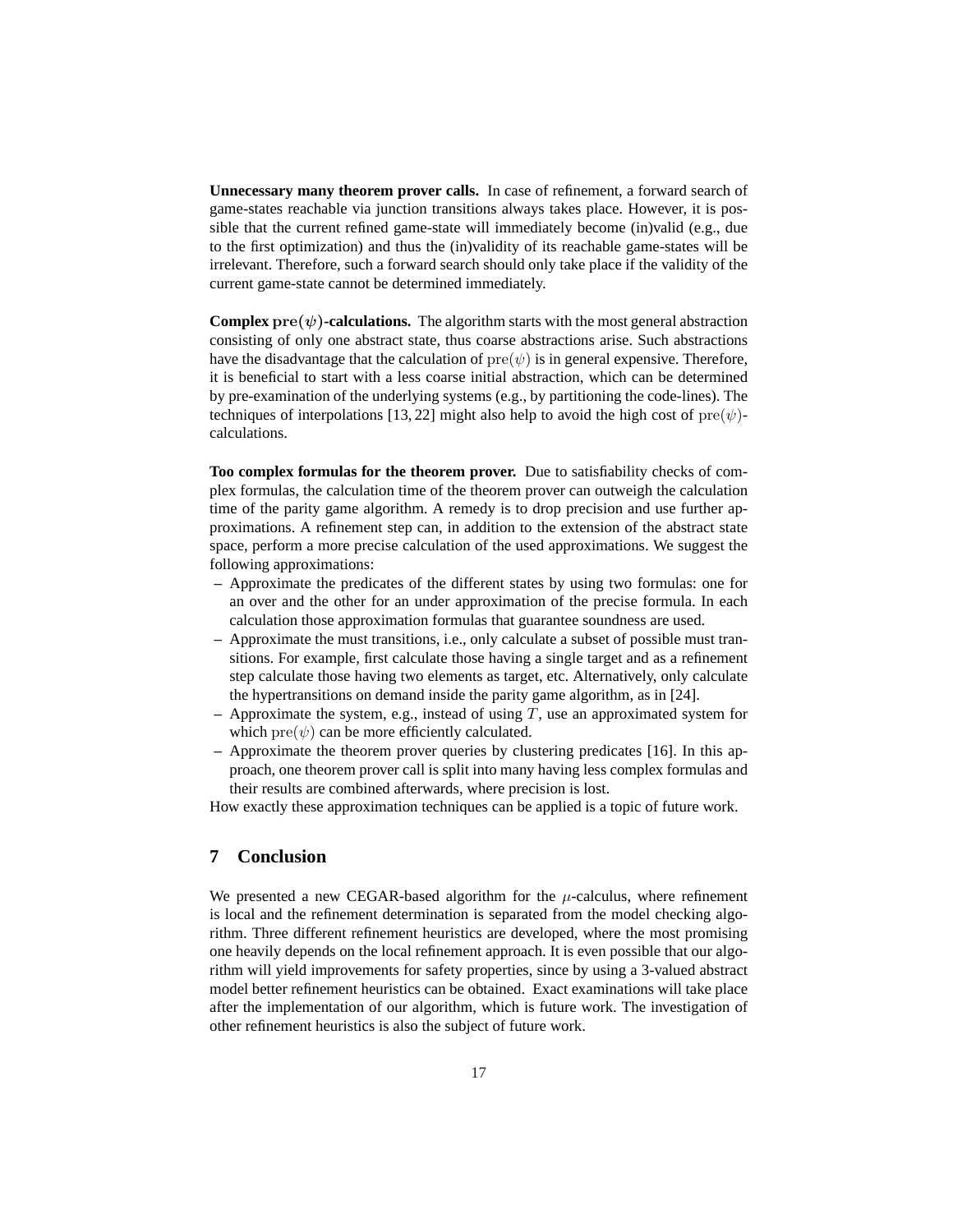### **References**

- 1. T. Ball and O. Kupferman. An abstraction-refinement framework for multi-agent systems. In *LICS*. IEEE Computer Society Press, 2006.
- 2. T. Ball, A. Podelski, and S. K. Rajamani. Boolean and cartesian abstraction for model checking C programs. In *TACAS*, volume 2031 of *LNCS*, pages 268–283. Springer, 2001.
- 3. E. M. Clarke, O. Grumberg, S. Jha, Y. Lu, and H. Veith. Counterexample-guided abstraction refinement for symbolic model checking. *J. ACM*, 50(5):752–794, 2003.
- 4. D. Dams and K. S. Namjoshi. The existence of finite abstractions for branching time model checking. In *LICS*, pages 335–344. IEEE Computer Society Press, 2004.
- 5. L. de Alfaro, P. Godefroid, and R. Jagadeesan. Three-valued abstractions of games: Uncertainty, but with precision. In *LICS*, pages 170–179, 2004.
- 6. H. Fecher and M. Huth. Complete abstraction through extensions of disjunctive modal transition systems. Technical Report 0604, Christian-Albrechts-Universitat zu Kiel, 2006. ¨
- 7. H. Fecher and M. Huth. Ranked predicate abstraction for branching time: Complete, incremental, and precise. In *ATVA*, volume 4218 of *LNCS*, pages 322–336. Springer, 2006.
- 8. S. Graf and H. Saidi. Construction of abstract state graphs with PVS. In *CAV*, 1997.
- 9. O. Grumberg, M. Lange, M. Leucker, and S. Shoham. *Don't know* in the  $\mu$ -calculus. In *VMCAI*, volume 3385 of *LNCS*, pages 233–249. Springer, 2005.
- 10. O. Grumberg, M. Lange, M. Leucker, and S. Shoham. When not losing is better than winning: Abstraction and refinement for the full µ-calculus. *Information and Compuatation*, 2007. doi: 10.1016/j.ic.2006.10.009.
- 11. B. Gulavani, T. A. Henzinger, Y. Kannan, A. Nori, and S. K. Rajamani. Synergy: A new algorithm for property checking. In *FSE*. ACM, 2006.
- 12. A. Gurfinkel and M. Chechik. Why waste a perfectly good abstraction? In *TACAS*, 2006.
- 13. T. A. Henzinger, R. Jhala, R. Majumdar, and K. L. McMillan. Abstractions from proofs. In *POPL*, pages 232–244. ACM, 2004.
- 14. T. A. Henzinger, R. Jhala, R. Majumdar, and G. Sutre. Lazy abstraction. In *POPL*, 2002.
- 15. M. Huth, R. Jagadeesan, and D. A. Schmidt. Modal transition systems: A foundation for three-valued program analysis. In *ESOP*, volume 2028 of *LNCS*, pages 155–169, 2001.
- 16. H. Jain, D. Kroening, N. Sharygina, and E. M. Clarke. Word level predicate abstraction and refinement for verifying RTL verilog. In *DAC*, pages 445–450. ACM, 2005.
- 17. M. Jurdzinski. Deciding the winner in parity games is in UP ∩ co-UP. *Inf. Process. Lett.*, 68(3):119–124, 1998.
- 18. H. Klauck. Algorithms for parity games. In *Automata Logics, and Infinite Games: A Guide to Current Research*, volume 2500 of *LNCS*, pages 107–129. Springer, 2002.
- 19. D. Kozen. Results on the propositional µ-calculus. *Theor. Comput. Sci.*, 27:333–354, 1983.
- 20. K. G. Larsen and B. Thomsen. A modal process logic. In *LICS*, pages 203–210, 1988.
- 21. K. G. Larsen and L. Xinxin. Equation solving using modal transition systems. In *LICS*, pages 108–117. IEEE Computer Society Press, 1990.
- 22. K. L. McMillan. Lazy abstraction with interpolants. In *CAV*, pages 123–136, 2006.
- 23. A. Pardo and G. D. Hachtel. Incremental CTL model checking using BDD subsetting. In *DAC*, pages 457–462, 1998.
- 24. S. Shoham and O. Grumberg. 3-valued abstraction: More precision at less cost. In *LICS'06*.
- 25. S. Shoham and O. Grumberg. Monotonic abstraction-refinement for CTL. In *TACAS*, 2004.
- 26. Th. Wilke. Alternating tree automata, parity games, and modal  $\mu$ -calculus. *Bull. Soc. Math. Belg.*, 8(2):359–391, May 2001.
- 27. W. Zielonka. Infinite games on finitely coloured graphs with applications to automata on infinite trees. *Theor. Comput. Sci.*, 200(1-2):135–183, 1998.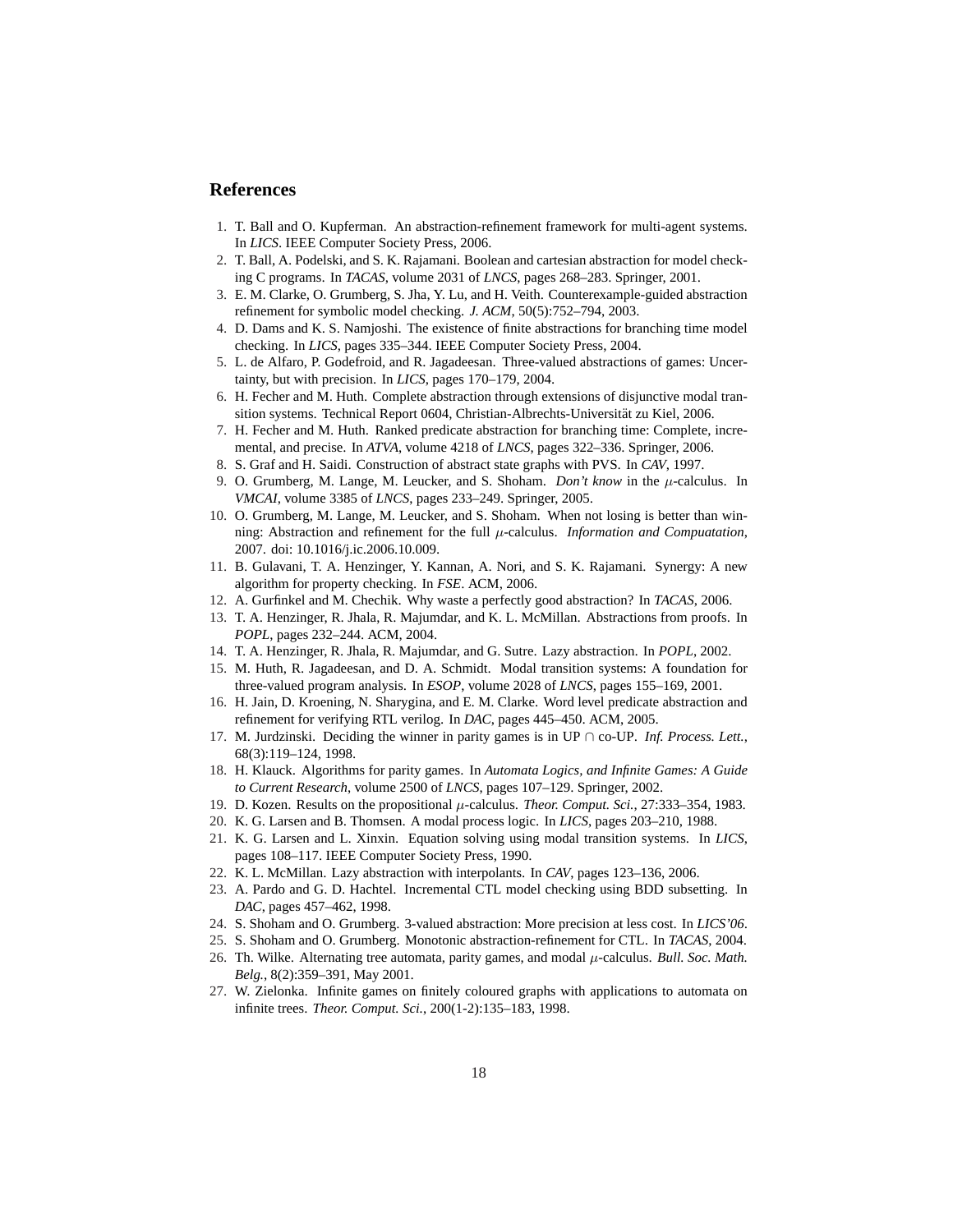## **A Pseudo code of the remaining procedures**

The function that determines the abstract states for which the corresponding gamestates are valid, resp. depending on the kind of property invalid, is formally defined as follows:

$$
\mathcal{U}_G: Q_{\text{qua}} \to \mathbb{P}(Z) \text{ with } \mathcal{U}_G(q) = \begin{cases} \{z \mid \omega(z,q') = \text{tt}\} & \text{if } \delta(q) = \Diamond q' \\ \{z \mid \omega(z,q') = \text{ff}\} & \text{if } \delta(q) = \Box q' \end{cases}.
$$

The pseudo code of the procedures used in Refine are presented: Add is presented in Table 6, OutgoingMayCalculation and OutgoingMustCalculation are presented in Table 7, and IncomingMayCalculation and IncomingMustCalculation are presented in Table 8. Satisfiable corresponds to a satisfiability check made by a theorem prover and is not discussed further in this paper.

Note that if the abstraction is precise then in OutgoingMayCalculation and IncomingMayCalculation the second satisfiability check is only necessary if the first one was successful, since otherwise the second one must hold by the precision of the abstraction. If this simplification is used, the initial abstraction should be precise as well, otherwise the relative completeness is lost (soundness remains guaranteed in both approaches).

```
Algorithm Add (P: an abstract property-game, (\eta, q): (Z \times Q) \cup (\mathbb{P}(Z) \times Q_{\text{qua}}))
1: if (\eta, q) \notin C then
2: if \eta \in \mathbb{P}(Z) then R^- := R^- \cup \{((\eta, q), (z, \text{succ}(q))) \mid z \in \eta\}3: C := C \cup \{(\eta, q)\}\4: if (\tilde{q} \in Q_1 \land \eta \in Z) \lor (\tilde{q} \in Q_2 \land \eta \in \mathbb{P}(Z)) then C_1 := C_1 \cup \{(\eta, q)\}\5: if (\tilde{q} \in Q_2 \land \eta \in Z) \lor (\tilde{q} \in Q_1 \land \eta \in \mathbb{P}(Z)) then C_2 := C_2 \cup \{(\eta, q)\}\6: \theta(\eta, q) := \Theta(q)7: \omega(\eta, q) := \perp8: if \delta(q) \in \mathcal{L} then % in this case \eta \in Z9: if \neg Satisfiable (\varrho[\eta] \wedge \neg \delta(q)) then \omega(\eta, q) := true10: else if \neg Satisfiable (\varrho[\eta] \wedge \delta(q)) then \omega(\eta, q) := false11: fi
12:fi
```
**Table 6.** Procedure that adds a new game-state

### **B Proof sketches**

*Proof (Proposition 1).* It is easily seen that every winning strategy for validity (invalidity) is also a winning strategy for refutation of invalidity (resp. validity), which establishes the statement.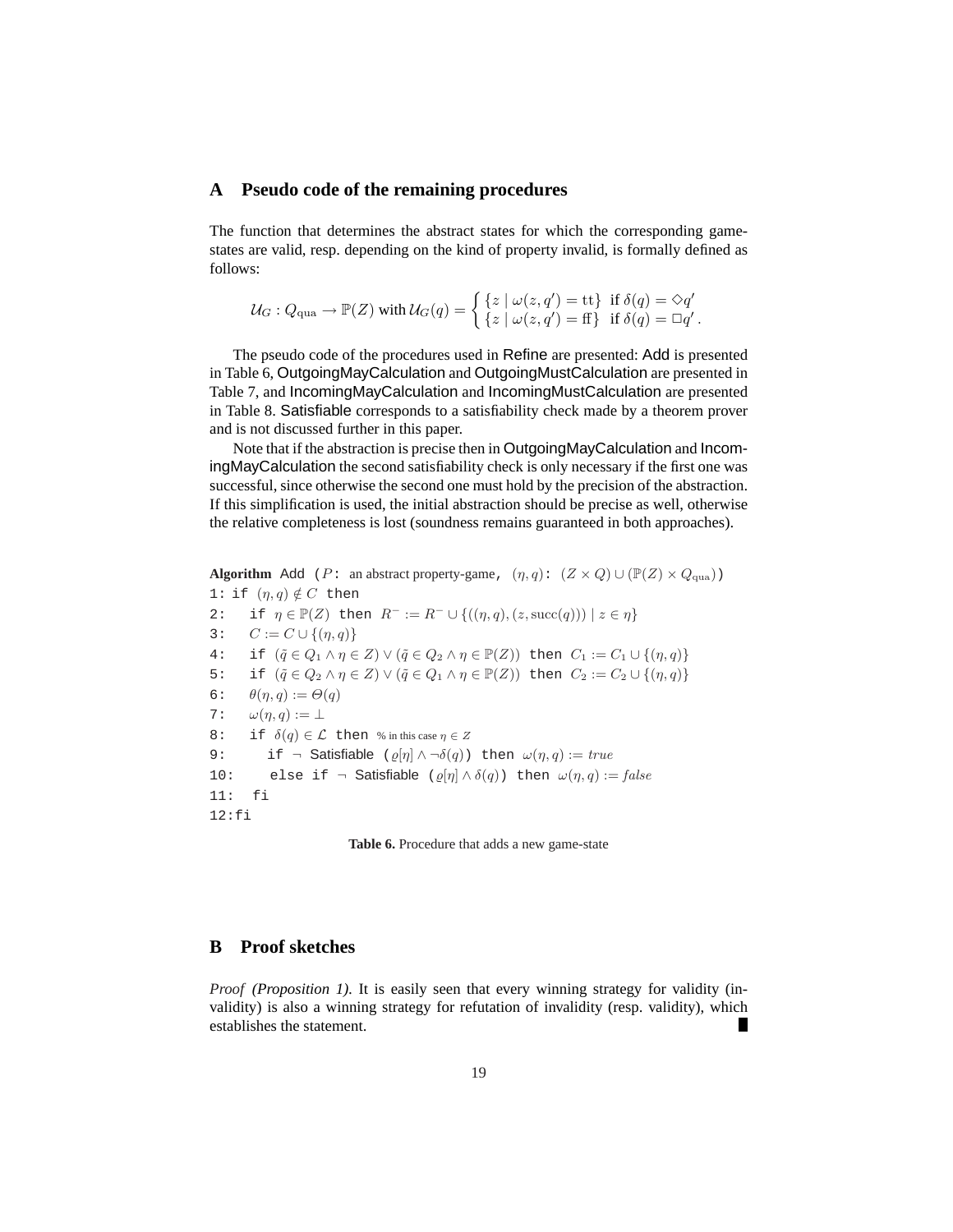**Algorithm** OutgoingMayCalculation (P,  $z$ ,  $z_1$ ,  $z_2$ ,  $\tilde{q}$ ) % calculation of the weak transitions leaving  $(z_1, \tilde{q})$  or  $(z_2, \tilde{q})$ 

1: While  $\{(z,\tilde{q})\}.R^+\neq \{\}$  do 2: remove an element  $(\tilde{z}', \tilde{q}')$  from  $\{(z, \tilde{q})\}.R^+$ 3: if Satisfiable  $(\varrho(z_1) \wedge \mathrm{pre}(\varrho(\tilde{z}')))$  then  $R^+ := R^+ \cup \{((z_1, \tilde{q}),(\tilde{z}', \tilde{q}'))\}$ 4: if Satisfiable  $(\varrho(z_2) \wedge \mathrm{pre}(\varrho(\tilde{z}')))$  then  $R^+ := R^+ \cup \{((z_2, \tilde{q}),(\tilde{z}', \tilde{q}'))\}$ 5: od

**Algorithm** OutgoingMustCalculation (P,  $z$ ,  $z_1$ ,  $z_2$ ,  $\tilde{q}$ ) % calculation of the must transitions leaving  $(z_1, \tilde{q})$  or  $(z_2, \tilde{q})$ 

Local variables  $M_1, M_2, N_1, N_2 : \mathbb{P}(Z)$  %  $M_i$  stores the yet determined relevant must transition for  $(z_i, \tilde{q}); N_i$  stores the not yet considered, relevant must transition for  $(z_i, \tilde{q})$ 1:  $M_1 = {\{\widetilde{Z} \cap \pi_1(\{(z_1, \widetilde{q})\}.R^+) \mid \widetilde{Z} \in \pi_1(\{(z, \widetilde{q})\}.R^-)\}}$ 2:  $M_2 = {\{\widetilde{Z} \cap \pi_1(\{(z_2, \widetilde{q})\}.R^+) \mid \widetilde{Z} \in \pi_1(\{(z, \widetilde{q})\}.R^-)\}}$ 3: remove all elements from  $\{(z,\tilde{q})\}.R^-$ 4:  $N_1 := \pi_1(\mathbb{P}(\{(z_1, \tilde{q})\}.R^+)) \setminus {\tilde{Z}_1 \mid \exists \tilde{Z} \in M_1 : \tilde{Z} \subseteq \tilde{Z}_1}$ 5:  $N_2 := \pi_1(\mathbb{P}(\{(z_2, \tilde{q})\}.R^+)) \setminus {\tilde{Z}_2 \mid \exists \tilde{Z} \in M_2 : \tilde{Z} \subseteq \tilde{Z}_2}$ 6: for i=1 to 2 do 7: While  $N_i \neq \{\}$  do 8: take (not remove) an element  $\widetilde{Z}$  from  $N_i$ % Check if a must transition exists (iff  $\varrho(z_i) \Rightarrow \text{pre}(\bigvee_{\tilde{z} \in \mathcal{U}_G(\tilde{q}) \cup \tilde{Z}} \varrho(\tilde{z})))$ ) by using a satisfiability check 9: if  $\neg$  (Satisfiable ( $\varrho(z_i) \land \neg(\text{pre}(\forall_{\tilde{z} \in U_G(\tilde{q}) \cup \tilde{z}} \varrho(\tilde{z})))$ )))) then 10:  $M_i := M_i \cup {\{\widetilde{Z}\}} \setminus {\{\widetilde{Z}_i \mid \widetilde{Z} \subset \widetilde{Z}_i\}}$  ;  $N_i := N_i \setminus {\{\widetilde{Z}_i \mid \widetilde{Z} \subseteq \widetilde{Z}_i\}}$ 11: else  $N_i := N_i \setminus {\{\widetilde{Z}_i \mid \widetilde{Z}_i \subseteq \widetilde{Z}\}}$ 12: od % Add the calculated hyper-transitions 13: For  $\widetilde{Z} \in M_i$  do 14: Add  $(P, (\widetilde{Z}, \widetilde{q}))$  $15:$  $\bar{z} := R^- \cup \{((z_i, \tilde{q}), (\tilde{Z}, \tilde{q}))\}$ 16: next 17:next

**Table 7.** Procedures for the calculation of the outgoing may, resp. must, transitions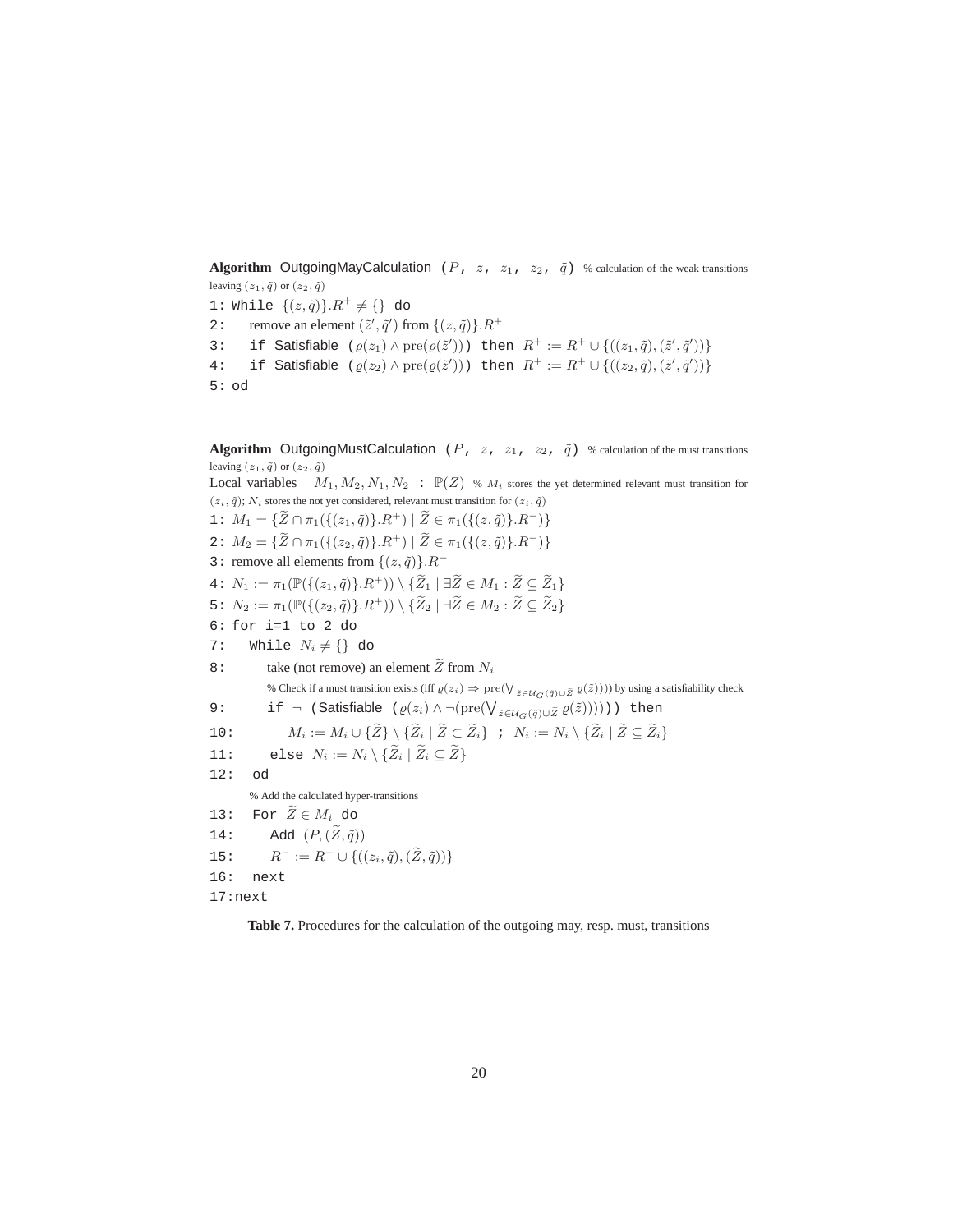**Algorithm** IncomingMayCalculation (P,  $z$ ,  $z_1$ ,  $z_2$ ,  $\tilde{q}$ ) % calculation of the weak transitions incoming  $(z_1, \tilde{q})$  and  $(z_2, \tilde{q})$ 1: While  $R^+ \cdot \{(z, \tilde{q})\} \neq {\}$  do 2: remove an element  $(\tilde{z}', \tilde{q}')$  from  $R^+$ .  $\{(z, \tilde{q})\}$ 3: if Satisfiable  $(\varrho(\tilde{z}') \wedge \mathrm{pre}(\varrho(z_1)))$  then  $R^+ := R^+ \cup \{((\tilde{z}', \tilde{q}'), (z_1, \tilde{q}))\}$ 4: if Satisfiable  $(\varrho(\tilde{z}') \wedge \mathrm{pre}(\varrho(z_2)))$  then  $R^+ := R^+ \cup \{((\tilde{z}', \tilde{q}'), (z_2, \tilde{q}))\}$ 5: od

**Algorithm** IncomingMustCalculation (P,  $z$ ,  $z_1$ ,  $z_2$ ,  $\tilde{q}$ ) % calculation of the must transitions incoming  $(z_1, \tilde{q})$  and  $(z_2, \tilde{q})$ Local variables  $x : \{0,1\}$ 1: While  $R^{-}.\{(z,\tilde{q})\}\neq \{\}$  do 2: remove an element  $(\widetilde{Z}', \widetilde{q}')$  from  $R^-$ .  $\{(z, \widetilde{q})\}$  % By an invariant  $z \in \widetilde{Z}'$ 3: While  $R^{-}\left\{(\widetilde{Z}', \widetilde{q}')\right\} \neq \left\{\right\}$ 4: remove an element  $(\tilde{z}', \tilde{q}')$  from  $R^-$ .  $\{(\tilde{Z}', \tilde{q}')\}$ 5:  $x := 0$  %  $x = 1$  indicates that the upper hypertransition becomes redundant 6: For  $i = 1$  to 2 do 7: if ¬ (Satisfiable  $(\varrho(\tilde{z}') \wedge \neg(\mathrm{pre}(\bigvee_{\tilde{z} \in \mathcal{U}_G(\tilde{q}') \cup \{z_i\} \cup \tilde{Z}' \setminus \{z\}} \varrho(\tilde{z})))$ )) then 8: Add  $(P, (\{z_i\} \cup \widetilde{Z}' \setminus \{z\}, \widetilde{q}')$ 9:  $x := 1$  ;  $R^- := R^- \cup \{((\tilde{z}', \tilde{q}'), (\{z_i\} \cup \tilde{Z}' \setminus \{z\}, \tilde{q}'))\}$ 10: fi 11: next 12: if  $x = 0$  then 13: Add  $(P, (\{z_1, z_2\} \cup \widetilde{Z}' \setminus \{z\}, \widetilde{q}')$  $14:$  $\bar{Z}$  :=  $R^- \cup \{((\tilde{z}', \tilde{q}'), (\{z_1,z_2\} \cup \tilde{Z}' \setminus \{z\}, \tilde{q}'))\}$ 15: fi 16: od 17: remove all elements from  $\{(\widetilde{Z}', \widetilde{q}')\}.R^ 18: \quad C:= C \setminus \{ (\widetilde{Z}', \widetilde{q}') \} \; \; : \; \; C_1:= C_1 \setminus \{ (\widetilde{Z}', \widetilde{q}') \} \; \; : \; \; C_2:= C_2 \setminus \{ (\widetilde{Z}', \widetilde{q}') \}$ 19:od

**Table 8.** Procedures for the calculation of the incoming may, resp. must, transitions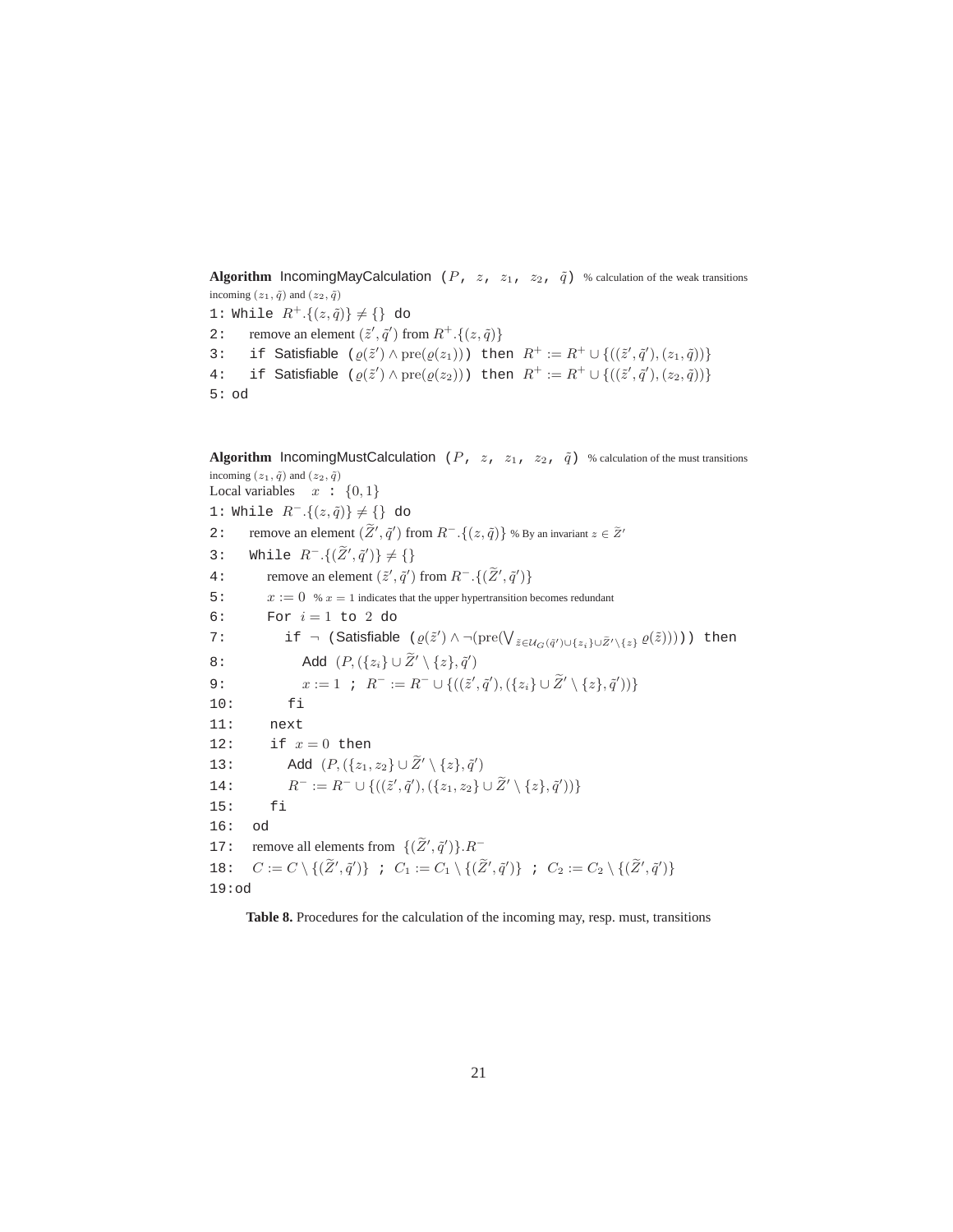*Proof (Theorem 1).* First we show that after every step an equivalent strong-weakparity-game is obtained. The fact that a strong-weak-parity-game is obtained can be easily seen. The fact that after the validity (resp. invalidity) determination an equivalent game is obtained follows from the fact that a winning strategy before the (in)validity determination is also a winning strategy afterwards and vice versa. The removal of the transitions also has no influence on winning strategies, since the removed transitions will never be used in a winning strategy of the corresponding player, thus an equivalent strong-weak-parity-game is obtained. It is easily seen that it is also a simplified one. Termination of Simplify follows from the termination of the parity game algorithms.

*Proof (Theorem 2).* Consider the following invariant:

- **–** only abstract property-games having the following properties occur: (i) the abstract states can only be changed after a transition if the property of the source gamestate is from  $Q_{\text{qua}}$  and (ii) the property of a game-state can only be changed after a transition as in A,
- if a game-state  $(z, q)$  becomes valid (invalid) then all concrete states from  $[\![\rho(z)]\!]$ satisfy (resp. falsify)  $q$ ,
- a concrete transition leaving a state  $\llbracket \varrho(z) \rrbracket$  can either be matched at any game-state  $(z, q)$ , where  $q \in Q_{\text{qua}}$ , by (i) a correspondent may transition (the concrete targets and the abstract states are related via  $\varrho$ ) or (ii) the corresponding target of such a hypothetic may transition is valid, resp. depending on the type of the property invalid, (i.e., no winning strategy would use this transition),
- if a must hypertransition from an abstract state  $(z, q)$  to  $(Z, q)$  exists then for every concrete state  $s \in [\![\rho(z)]\!]$  there is a transition into a concrete state related via  $\rho$  to (i) element from Z or to (ii) an abstract state  $z'$  such that  $(z', \text{succ}(q))$  is valid, resp. depending on the type of the property invalid, and
- **–** if a transition from a hyper-point or from a game state where the property is of type  $\tilde{\wedge}$  or  $\tilde{\vee}$  is missing then the corresponding target is valid, resp. depending on the type of the property invalid.

This invariant can be checked, where at Refine and its used procedures more detailed invariants have to be formulated, which (i) depend on the program positions, (ii) do not have to hold for the to be split state, and (iii) allow also to take transitions necessary for the invariant either at the new states or at the state being split. The statement of the theorem follows immediately from the above invariant.

*Proof (Theorem 3).* In [7] a partition (together with ranking functions and a set J) is presented that yields completeness for the full  $\mu$ -calculus, i.e., its abstraction satisfy the formula. Since the formula does not contain least fixpoints, no ranking functions are necessary. Furthermore, J can be chosen to be a singleton, since it has only influence on the fairness constraint (which does not occur here). The usage of a singleton J and the absence of ranking functions yield an abstract model where no may hypertransitions occur, i.e., the abstraction yields a generalized Kripke modal transition system.

Now take a refinement heuristic that splits every game-state according to the above partition until the configuration structure based on the above generalized Kripke modal transition system, better an abbreviation of the configuration structure (since transitions